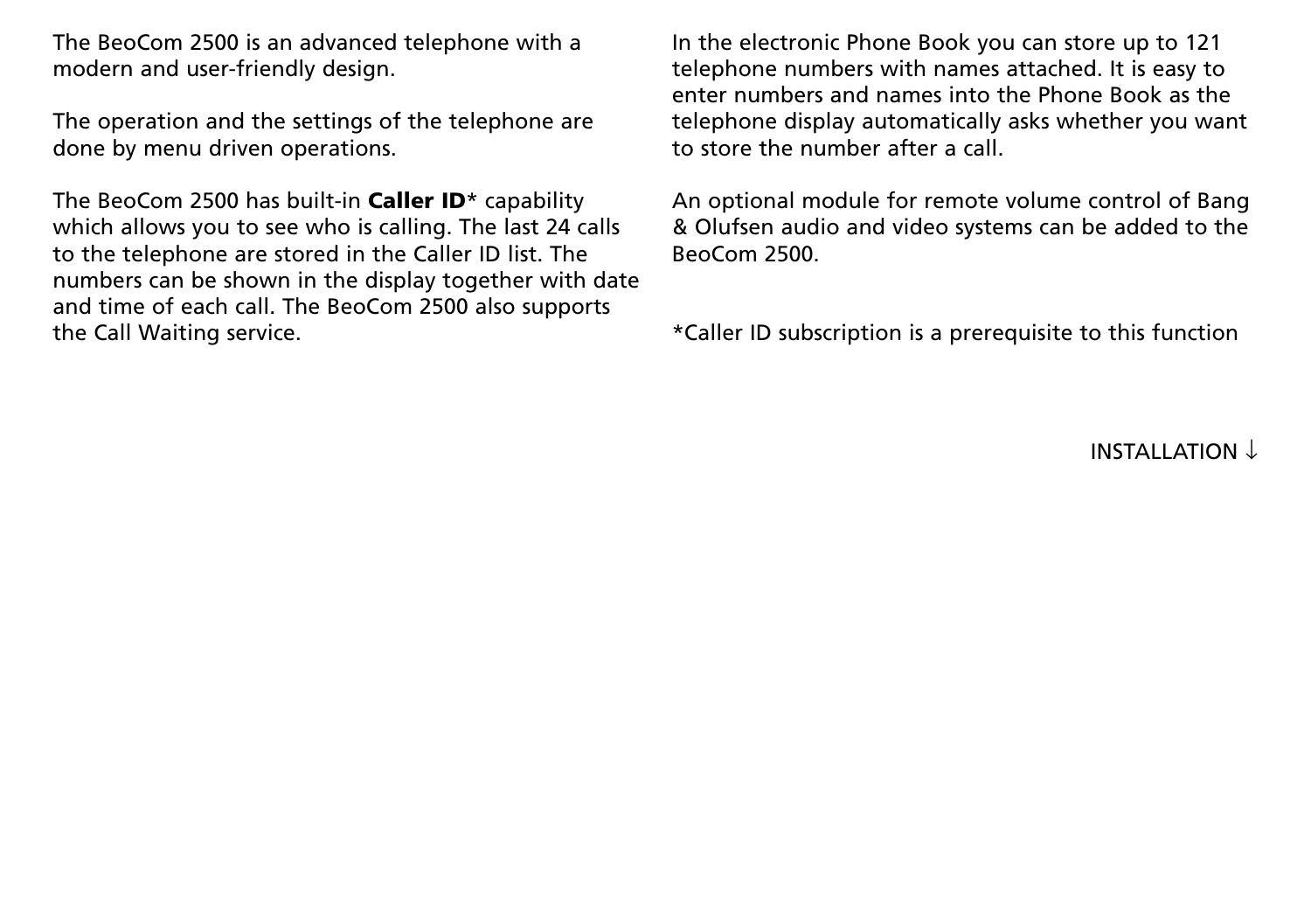# **INSTALLATION**

- Insert the three supplied batteries in the battery holder on the bottom of the table base.
- Connect the telephone plug to the wall socket.

# **BATTERIES**

The batteries are used for the advanced features of the telephone while the built-in Phone Book and the settings stored are independent of power supply from the batteries and the telephone network. Unplug the telephone wall cord before opening the battery cover.

# THE HANDSET

The telephone is provided with a magnetic switch which disconnects the call when the handset is placed in the table base as indicated on the drawing. Press the  $\prime$  button to begin a new call.



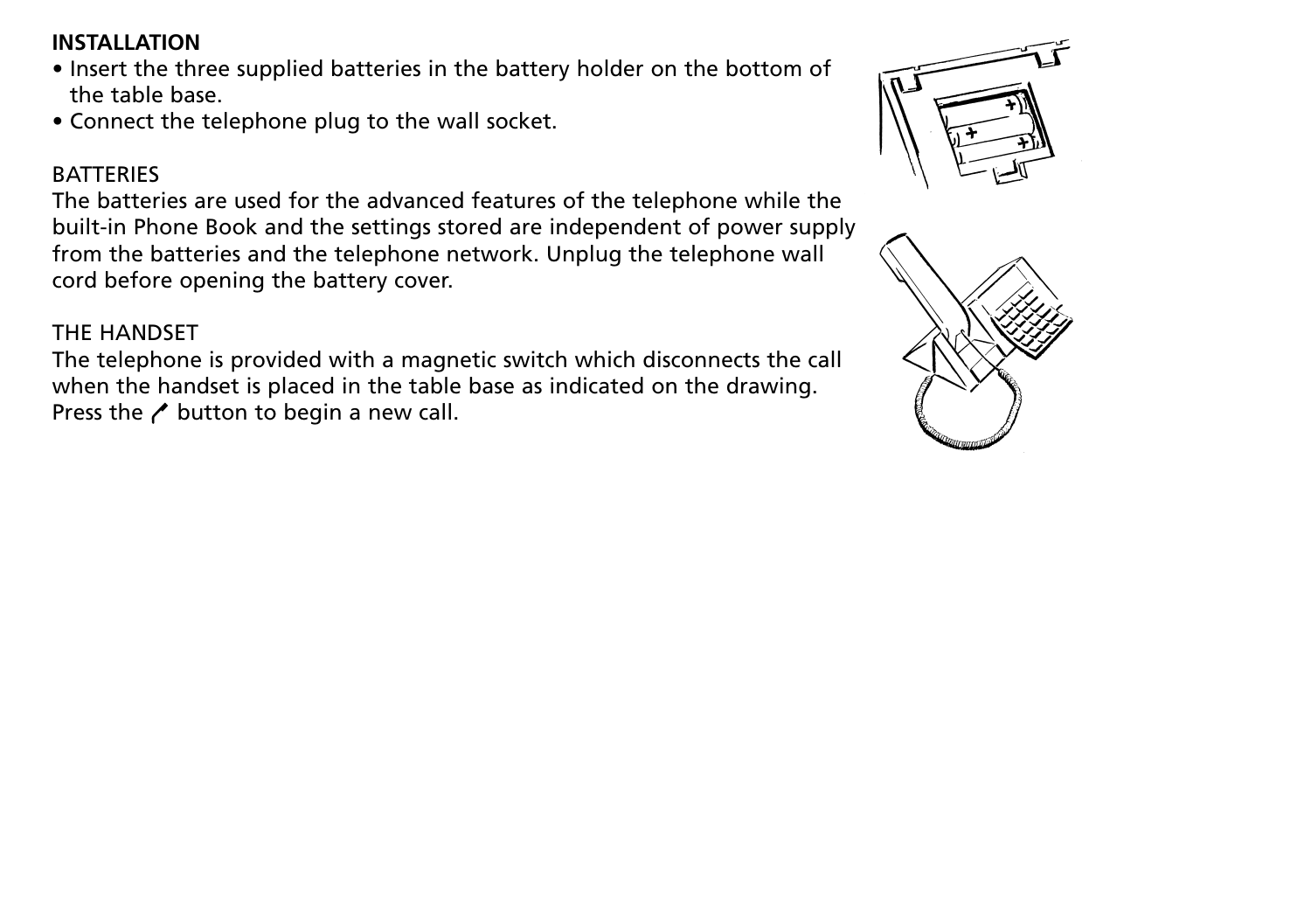#### HANDSFREE

Under normal conditions the telephone can be used handsfree. Place the handset in front of the table base and press  $\mathbf \mathbf 4$ .



MENU OVERVIEW A menu overview is under the lid at the rear of the table base.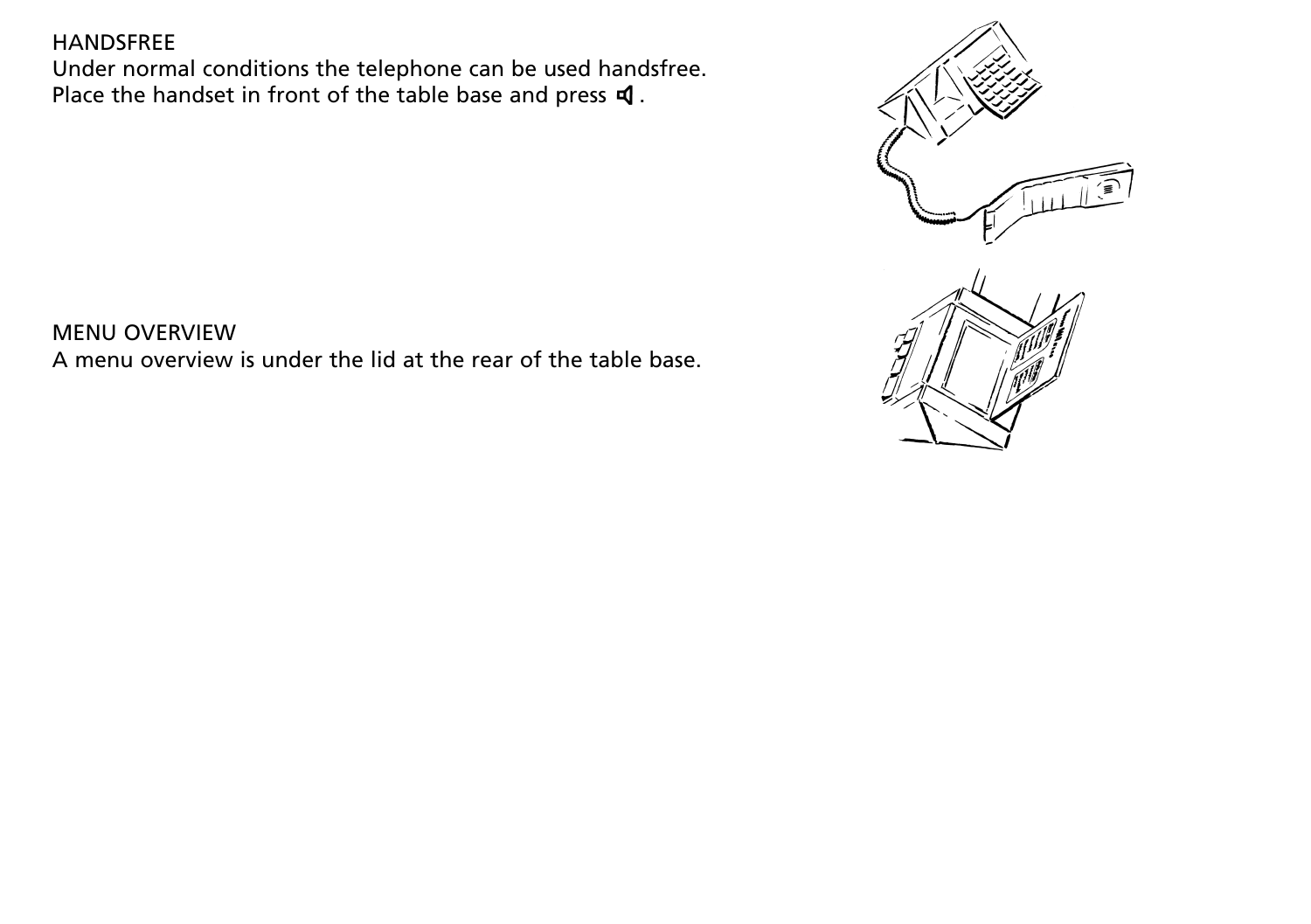## **DISPLAY SYMBOLS**

|   | • Programming (storing or editing a name and number in the Phone Book).                |
|---|----------------------------------------------------------------------------------------|
|   | • Searching in the Phone Book.                                                         |
| Ю | • Is on when the loudspeaker is connected.                                             |
| Ю | • Flashes when the microphone is muted.                                                |
|   | • Is on during an incoming call.<br>• Flashes when the ringing signal is disconnected. |
|   | • Flashes when the batteries are low.                                                  |

Please note! The display turns off automatically when the telephone has not been used for 30 seconds.

 $\blacksquare$ DISPLAY KEYPAD ↓  $\blacksquare$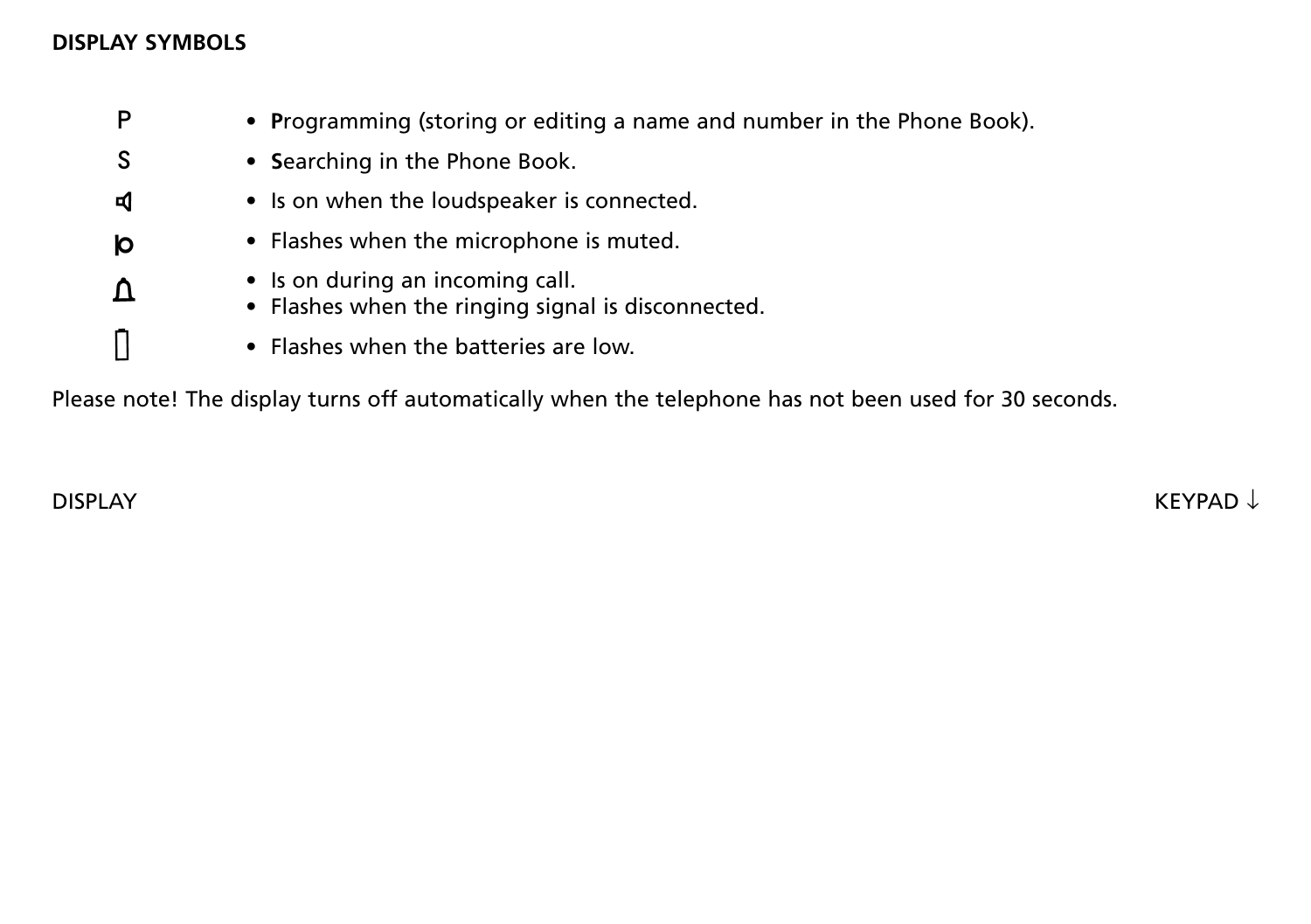## **KEYPAD FUNCTIONS**

| Clear             | • Press Clear to delete the latest entry.<br>• The display shows why the indicator lamp is flashing.<br>• Cancel the function in progress.<br>• Starts editing function for numbers in the Redial and Caller ID lists.          |
|-------------------|---------------------------------------------------------------------------------------------------------------------------------------------------------------------------------------------------------------------------------|
| $\langle \rangle$ | • Shift between menu functions.<br>• Search the Phone Book.<br>• Search the Redial list and the Caller ID list.<br>• Move the cursor when editing name and number in the Phone Book.<br>• Set the volume during a conversation. |
| Menu              | • Activate the menu operations and settings.                                                                                                                                                                                    |
| Enter             | • Select the displayed menu setting and menu function.<br>• Store number and name.                                                                                                                                              |
| <b>Caller ID</b>  | • Show the contents of the Caller ID list.                                                                                                                                                                                      |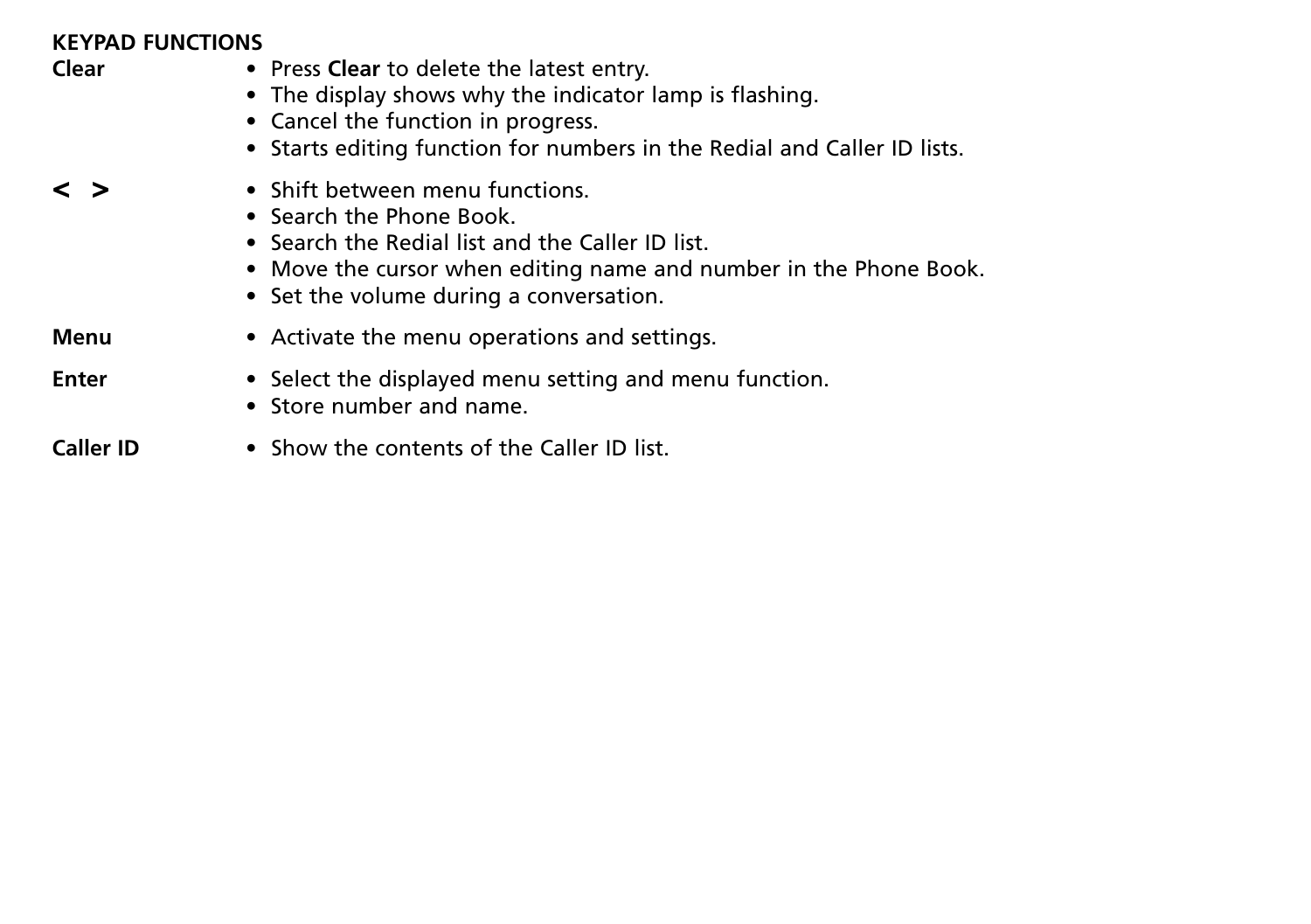| <b>Memory</b>       | • Search the Phone Book.                                                                                                                                                   |
|---------------------|----------------------------------------------------------------------------------------------------------------------------------------------------------------------------|
| Redial              | • Search the Redial list.<br>• Call the displayed number.<br>• Release pause when performing a call.                                                                       |
| Ю                   | • Connect and disconnect the microphone (handset off-hook).                                                                                                                |
| <b>Pause</b>        | • Insert pause in a telephone number (between the first and the second part of the telephone<br>number).<br>• Insert space when editing name and number in the Phone Book. |
| 0 $9, *$ , $\sharp$ | • Dial a phone number.<br>• Enter a name. Letters are selected by pressing the appropriate key one, two, three or four times.                                              |
| ю                   | • Connect and disconnect the loudspeaker.                                                                                                                                  |
|                     | • Begin a new call when handset is off-hook.<br>• Disconnect current function and erases the display.                                                                      |
| R                   | • May be used e.g. when connected to a switchboard and together with supplementary services.                                                                               |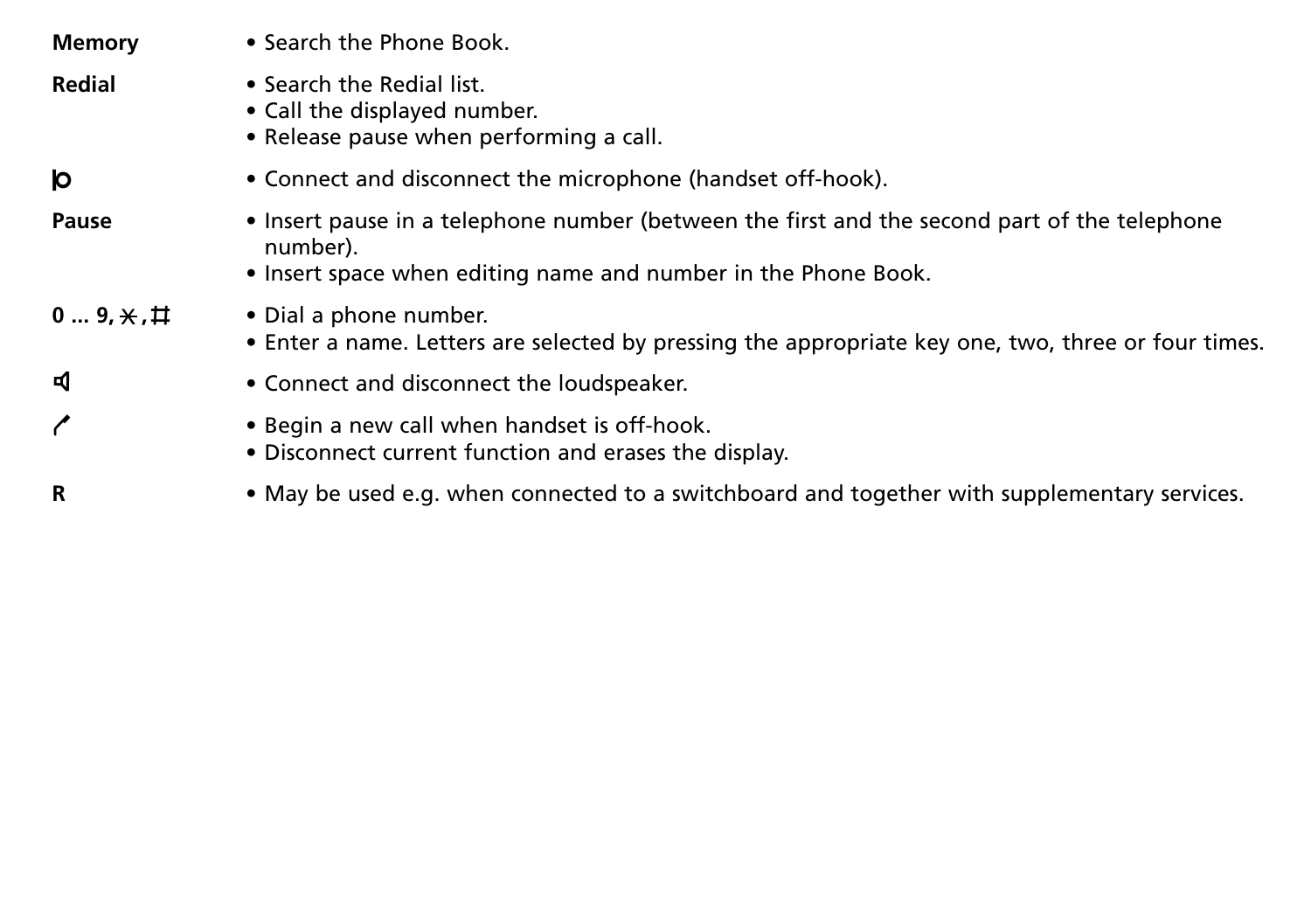### **THE INDICATOR LAMP**

The indicator lamp on the front of the telephone flashes when one or more functions is activated:

- Slow flashes when there are new numbers in the Caller ID list.
- Fast flashes when a parallel telephone is in use.



# TO SEE WHY THE INDICATOR LAMP IS FLASHING

By pressing **Clear** one or more times the display will show which of the functions is activated:

Handset must be on-hook Press **Clear** one, two or three times

*Display reading when there are new numbers in the Caller ID list:*

CALLER ID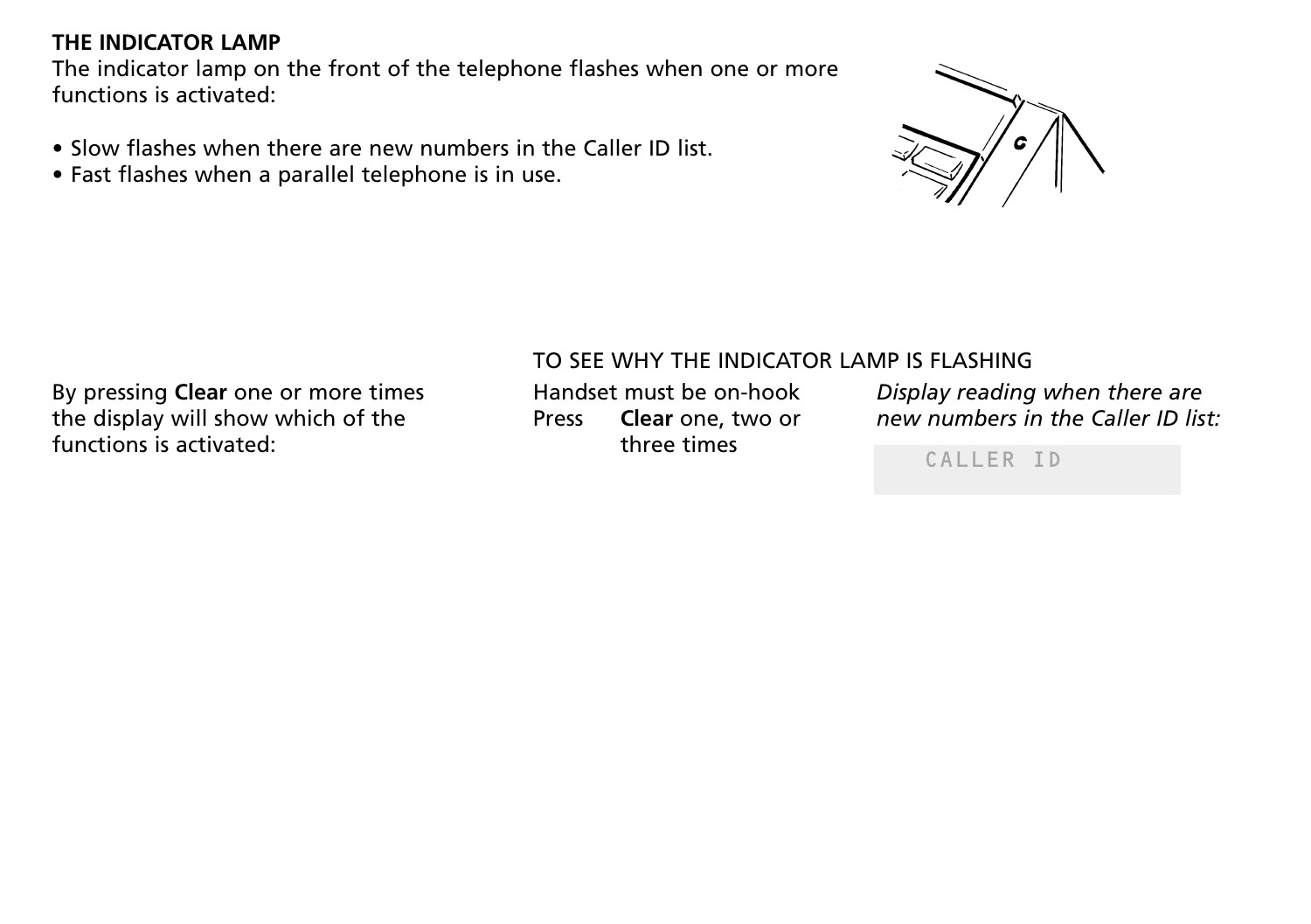Please note!

- The indicator lamp will not flash when the call has been answered by a telephone answering machine.
- Connection to fax machines and some switchboards may cause the indicator lamp to flash constantly.

*Display reading when a telephone on the same line is being used:*

LINE BUSY

 $\blacksquare$ INDICATOR LAMP MENU SURVEY ↓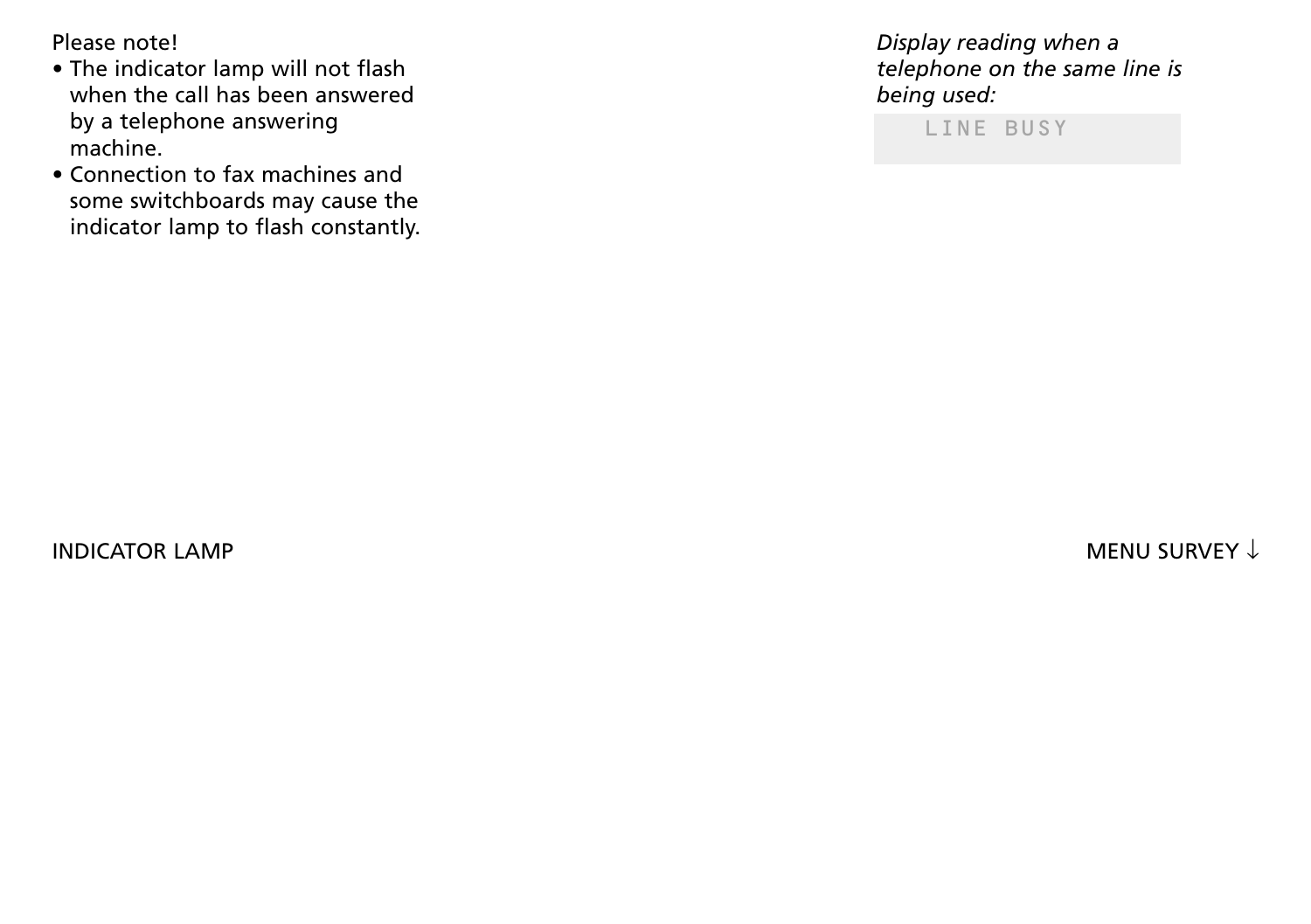#### **MENU SURVEY**

| <b>MAIN MENU</b>  |                          | <b>FUNCTION</b>                                                           |
|-------------------|--------------------------|---------------------------------------------------------------------------|
| <b>MENU</b>       | <b>HOLD</b>              | Setting a call on hold <sup>1)</sup>                                      |
| <b>MENU</b>       | <b>HOLD &amp; CHANGE</b> | Hold your talking party and connect to the waiting party <sup>23</sup>    |
| <b>MENU</b>       | <b>REJECT</b>            | Reject the waiting party and continue your talking party <sup>2)</sup>    |
| <b>MENU</b>       | <b>END &amp; CHANGE</b>  | Drop your talking party and connect to the waiting party <sup>2) 3)</sup> |
| <b>MENU</b>       | 3 PARTY CALL             | Join the held party to the existing connection <sup>3)</sup>              |
| <b>MENU1</b>      | <b>STORE ENTRY</b>       | Store a new name/number                                                   |
| <b>MENU 2</b>     | <b>EDIT ENTRY</b>        | Edit a stored name/number                                                 |
| <b>MENU3</b>      | <b>DELETE ENTRY</b>      | Delete a stored name/number                                               |
| <b>MENU4</b>      | <b>DELETE REDIAL</b>     | Delete the telephone numbers in Redial                                    |
| <b>MENU 5</b>     | DELETE CALL ID           | Delete the telephone numbers in the Caller ID list                        |
| MENU 6            | <b>RINGER LEVEL</b>      | Set the tone ringer level                                                 |
| <b>MENU 7</b>     | <b>RINGER MELODY</b>     | Set the tone ringer melody                                                |
| MENU <del>X</del> | <b>SETUP MENU</b>        | Special settings                                                          |
|                   |                          |                                                                           |

1) Only active when the telephone is on-line and when there is no call on hold.

2) Only active when the telephone is on-line and when there is a call waiting (only these menus are available).

3) Only active when the telephone is on-line and when a call is on hold (only these menus are available).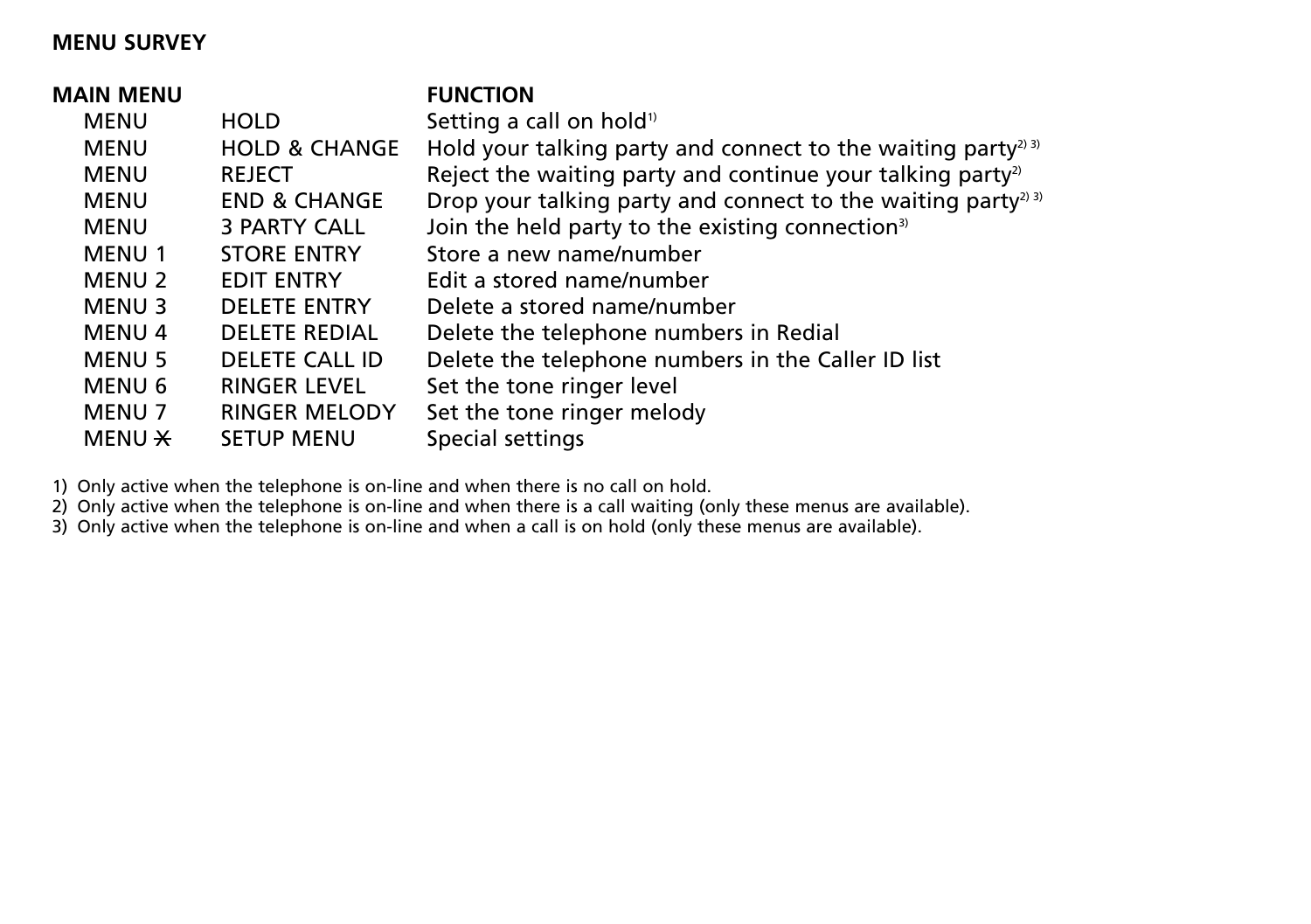**SETUP MENU**<br>PRESET VOLUME Preset the FLASH TIME<br>DELETE & RESET Delete all settings

PRESET VOLUME Preset the volume<br>OPERATOR CODE Store an operator Store an operator code CONTRAST CONTRAST CONTRAST CONTRAST CONTRAST CONTRAST CONTRAST Adjust the display contrast Store the public line prefix Delete all settings to presettings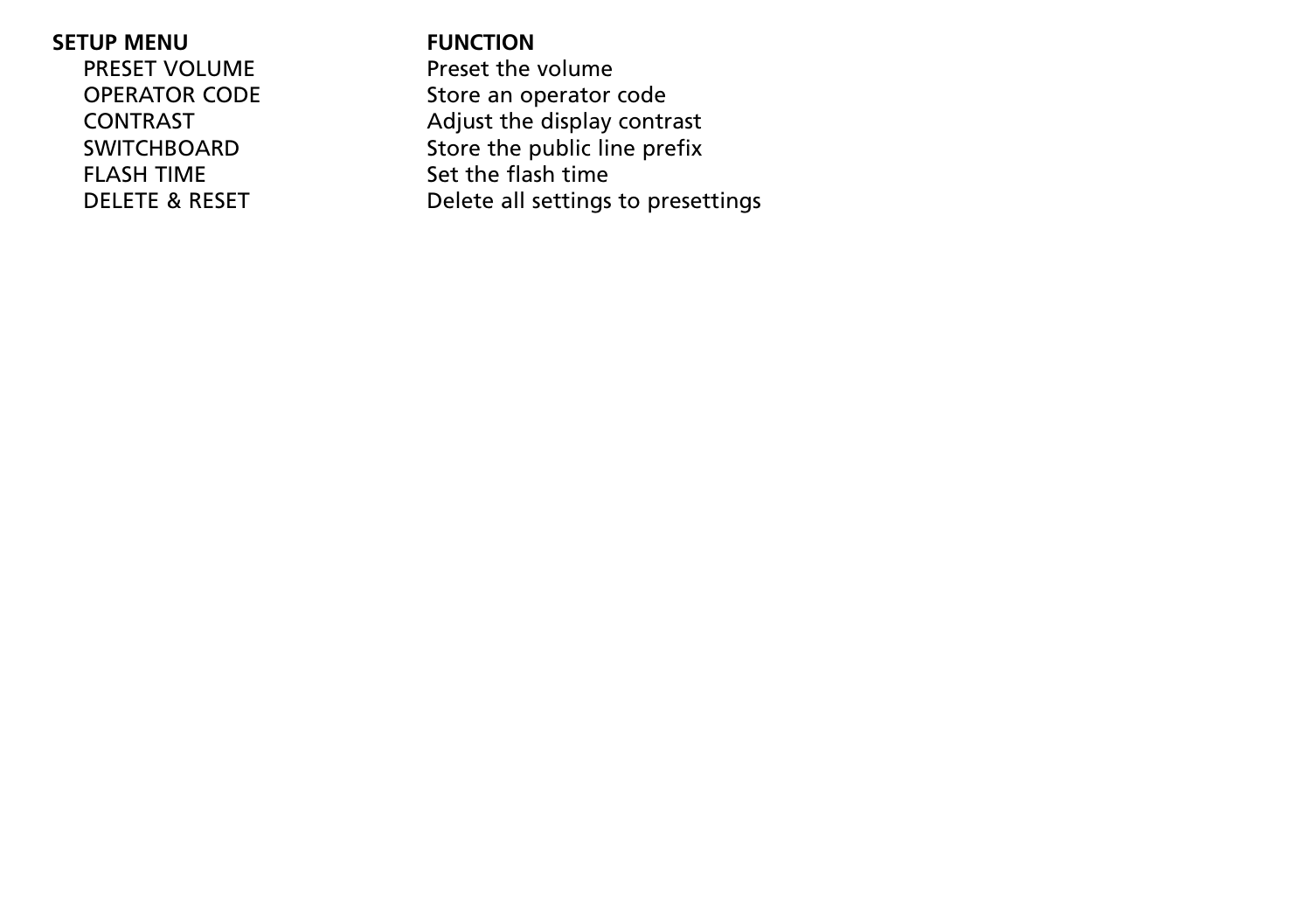### **MAKE A CALL**

Calls can be made to:

- Manually dialled phone numbers.
- Phone numbers in the Phone Book.
- Phone numbers from Redial.
- Phone numbers from Caller ID.

# TO DIAL A DISPLAYED PHONE NUMBER

Lift the handset, *or* press **q** 

Press **Redial** to call the number

# **VOLUME**

During a call you can increase or decrease the volume of the loudspeaker. If you want to start all calls at the same volume please refer to Setup menu, Preset volume.

#### TO SET THE VOLUME DURING A CALL

- Press **>** to increase the volume
- Press **<** to decrease the volume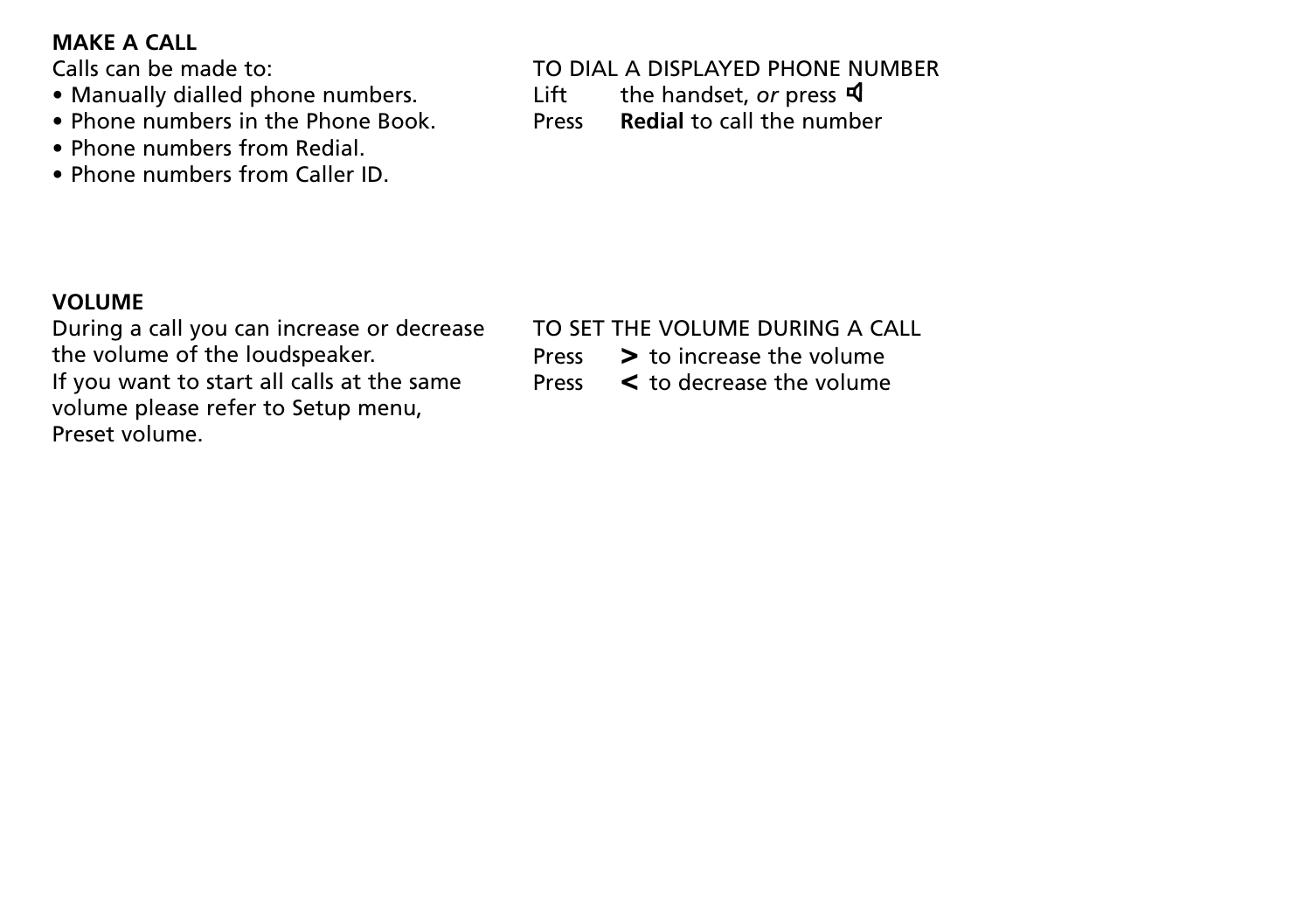#### **MICROPHONE**

The microphone can be muted temporarily during a call so that you can talk to somebody else in the room without the person on the telephone hearing you.

A beep signal indicates that the microphone is muted.

#### **LOUDSPEAKER**

Other people can listen to the conversation with the loudspeaker connected.

*flashes* TO DISCONNECT THE MICROPHONE<br>Press **D** Press

TO CONNECT THE MICROPHONE Press  $\mathsf{I}$ 

TO CONNECT THE LOUDSPEAKER<br>Press **q** Press *is on*

TO DISCONNECT THE LOUDSPEAKER ◀ Press

MAKING CALLS  $\qquad \qquad \qquad \qquad \qquad \qquad \text{CALWATING } \downarrow$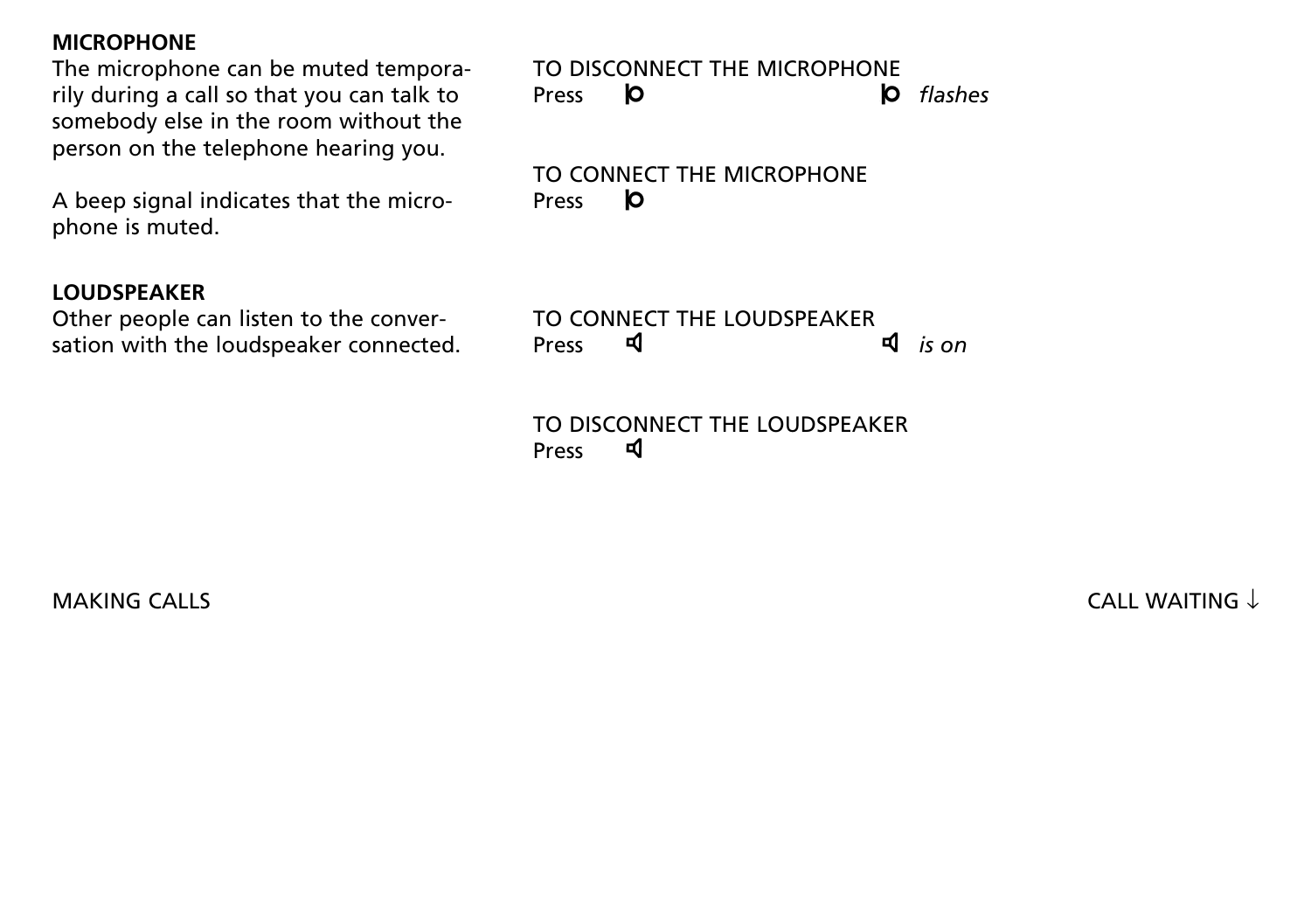## **CALL WAITING**\*

BeoCom 2500 supports the Call Waiting service.

When a second party calls, you will hear a beep in the handset. At the same time you will see the phone number (+ name if stored) in the display.

You now have the following options:

- HOLD & CHANGE (hold call A – change to call B)
- REJECT (reject call B – continue call A)
- END & CHANGE (end call A – change to call B)

# TO HANDLE A SECOND CALL

Press **< >** to select the option of your choice

Press **Enter**

PARKED <name>:<number>

\*Call Waiting and Caller ID subscription is a prerequisite to this function.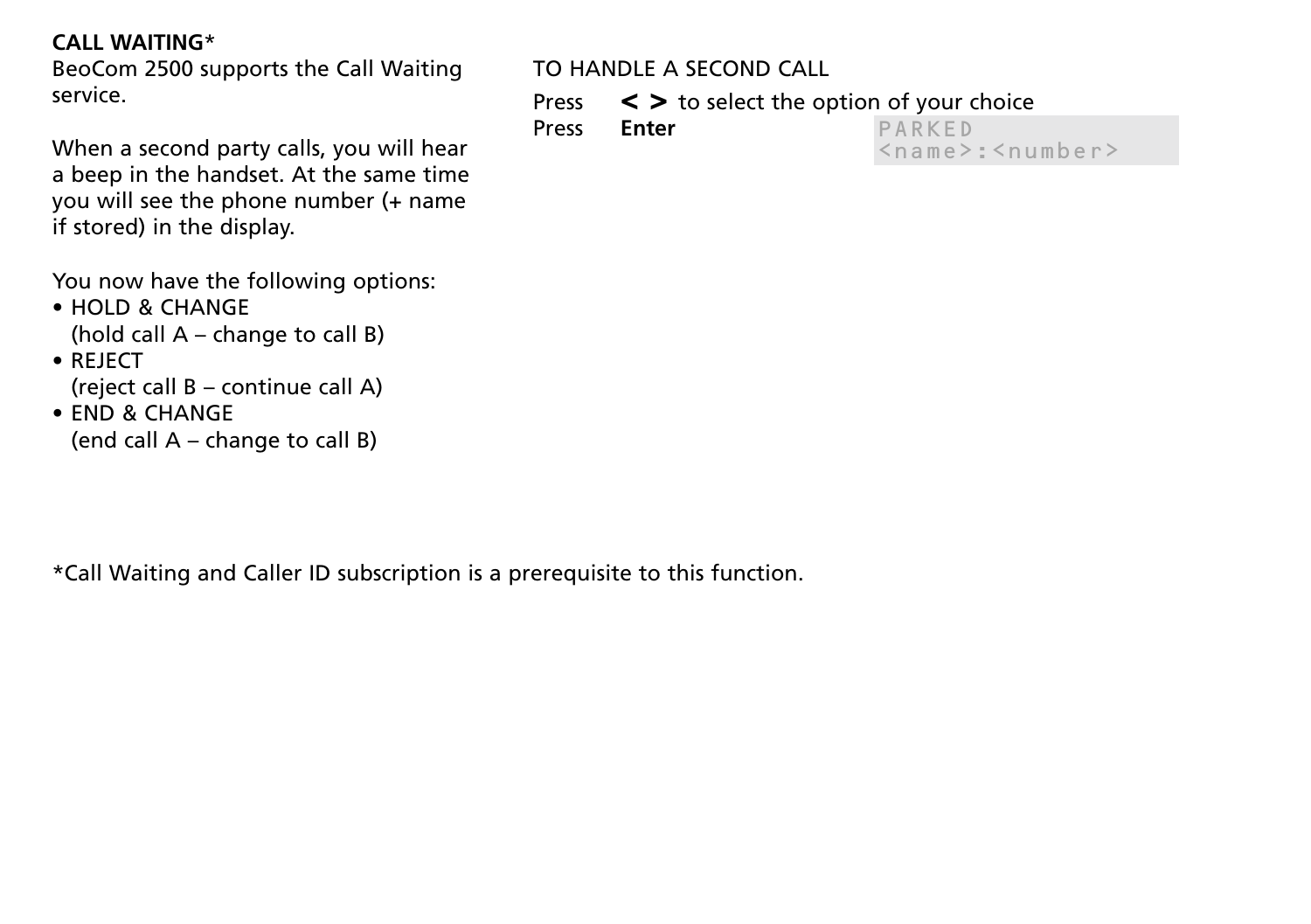# **CALL ON HOLD**

When you have set a call on hold, you have the following options:

- HOLD & CHANGE (hold call A – change to call B)
- END & CHANGE (end call A – change to call B)
- 3 PARTY CALL (make a 3 party call with A and B)

# TO HANDLE A CALL ON HOLD

name Press **Menu**

< HOLD & CHANGE>

**Press** < > **to select the option of your choice**<br>Press Enter PARKED

**Enter** 

PARKED <name>:<number>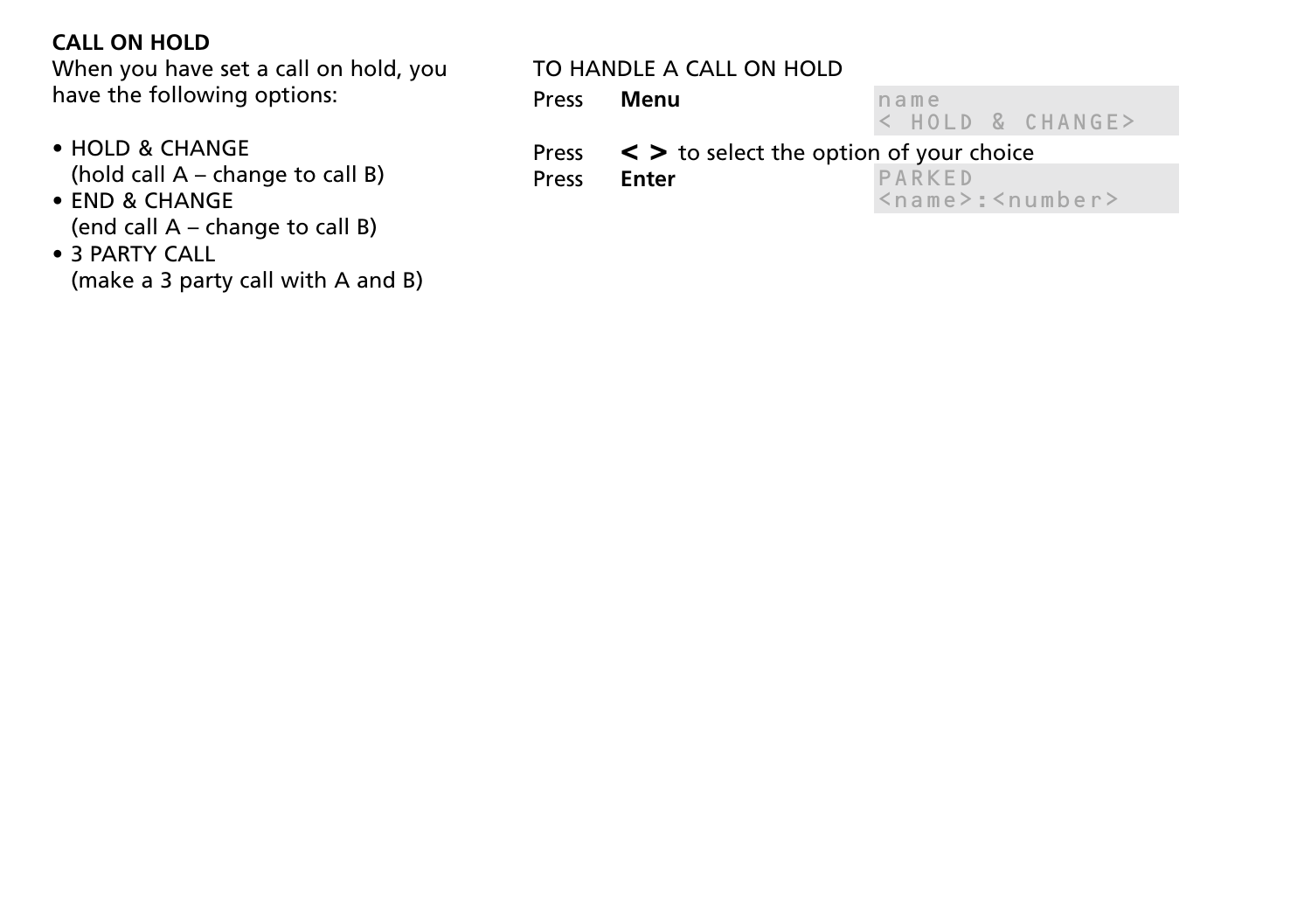# **THE TELEPHONE'S MEMORY (PHONE BOOK)**

Phone numbers can be stored in the Phone Book immediately after the call is completed when STORE ENTRY? is shown in the display. This way the Phone Book can be built up gradually.

The Phone Book can store:

- Manually dialled phone numbers.
- Phone numbers from Redial.
- Phone numbers from Caller ID.

BeoCom 2500 can memorize up to 121 phone numbers and names. Each name can have up to 16 letters or characters and each number can have up to 40 digits.

If your telephone is connected to a switchboard we recommend you to review the Setup menu, Switchboard section before storing numbers in the Phone Book.

# TO STORE THE NUMBER AFTER A CALL

|              |                                   | CALL TIME:<br>STORE ENTRY?                                             |   |
|--------------|-----------------------------------|------------------------------------------------------------------------|---|
| <b>Press</b> | Enter<br>Enter the name (as shown | ENTER NAME<br>$\leq$ number>                                           | Þ |
|              | below in Entering Names)          |                                                                        |   |
| <b>Press</b> | Enter                             | <b>STORED</b><br>$\langle$ name $\rangle$ : $\langle$ number $\rangle$ |   |

# TO STORE A DISPLAYED PHONE NUMBER

Enter the phone number *or* 

retrieve the number in the Redial list or the Caller ID list

Press **Enter** Enter the name

Press **Enter**

| ENTER NAME<br>$<$ number>                      |  |
|------------------------------------------------|--|
| <b>STORED</b><br>$<$ name $>$ : $<$ number $>$ |  |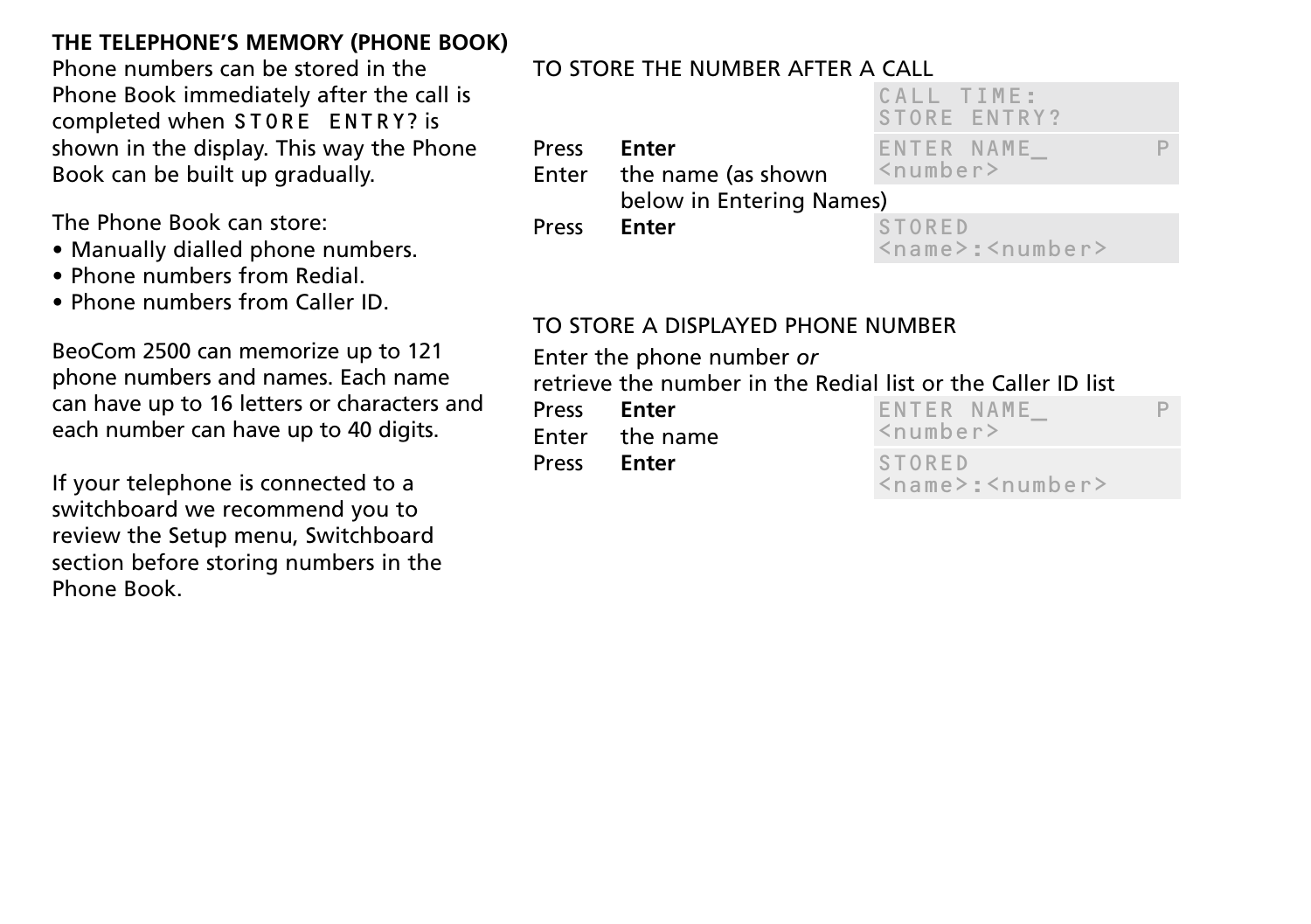#### **Entering names:**

- Press each key repeatedly to make the letters and digits appear.
- If two letters are on the same key: Wait for 2 seconds or press **>** after the first letter.
- Enter a space: Press **Pause.**
- Delete a character: Press **Clear.**

Cancel entry: Press and hold **Clear** until the display is off.

When there is no space left in the Phone Book the display shows \*\*\*\*\*FULL\*\*\*\*\*. An existing entry must be deleted before a new number can be stored.

# MEMORY (PHONE BOOK) SEARCH THE PHONE BOOK  $\downarrow$  EDIT THE PHONE BOOK  $\downarrow$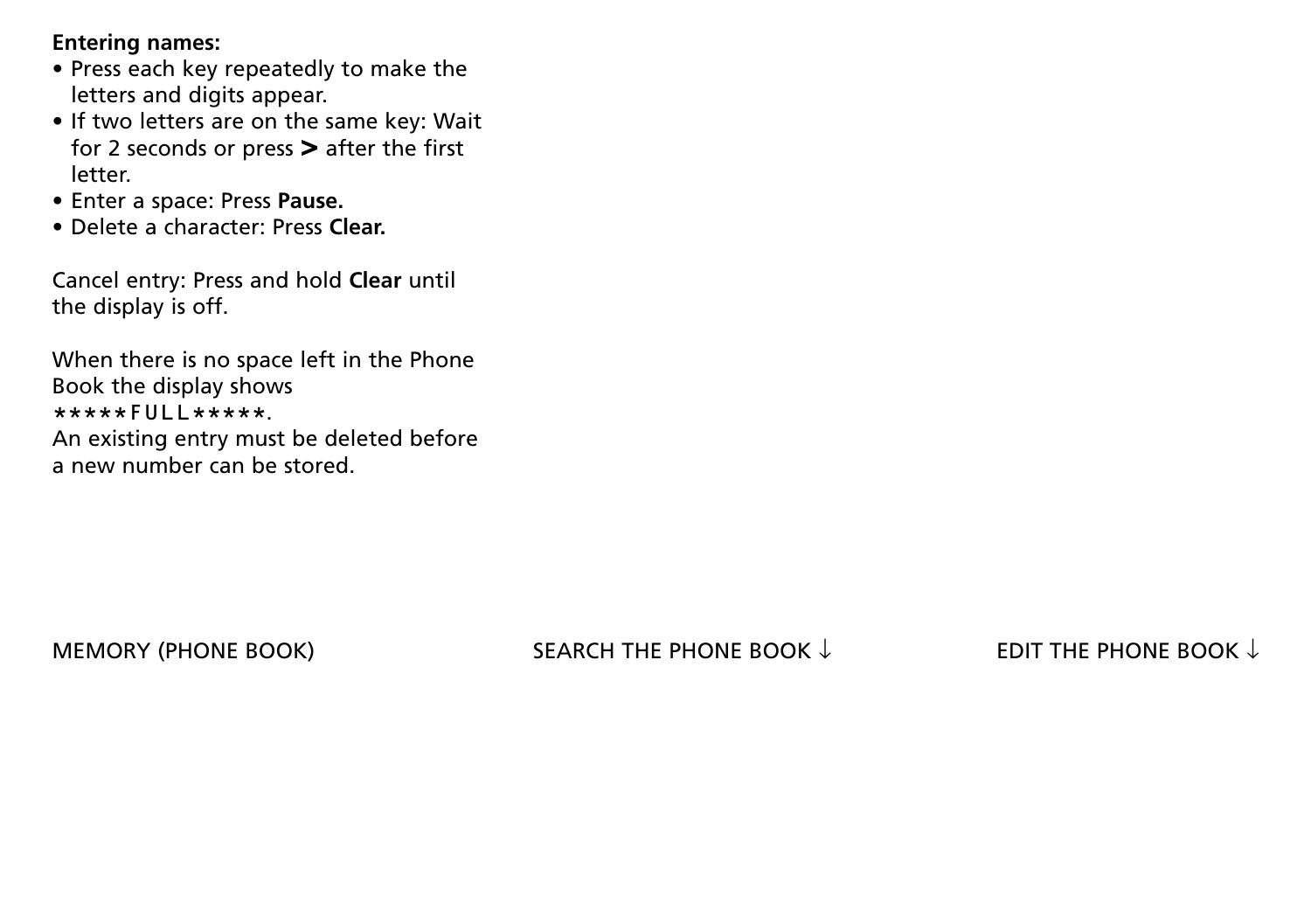# **SEARCH THE PHONE BOOK – MAKING A CALL**

Entries in the Phone Book are arranged as follows:

- Numbers without names
- Names starting with & . /
- Names starting with numbers
- Names arranged alphabetically (Ä Ö Ü  $\overline{A}$  Ø Å at the end)
- Under each letter the last called name and number is placed first, the secondlast called name and number in the 2nd spot etc.

If a number exceeds 16 characters only the first 15 characters are shown. The symbol **>** is shown last.

TO SEARCH THE PHONE BOOK WITH HANDSET ON-HOOK Press **>** to search forward Press **<** to search backward TO SEARCH BY LETTER

|       | TO SLAINCH BILELILIN<br>Press Memory | ENTER LETTER<br>S                                                 |
|-------|--------------------------------------|-------------------------------------------------------------------|
| Press | the first letter of the<br>name      | The first name with the entered<br>letter is shown in the display |
| Press | — >                                  | Search forward until the name<br>and number is shown              |

- Lift the handset, *or* press **q**
- Press **Redial** to call the number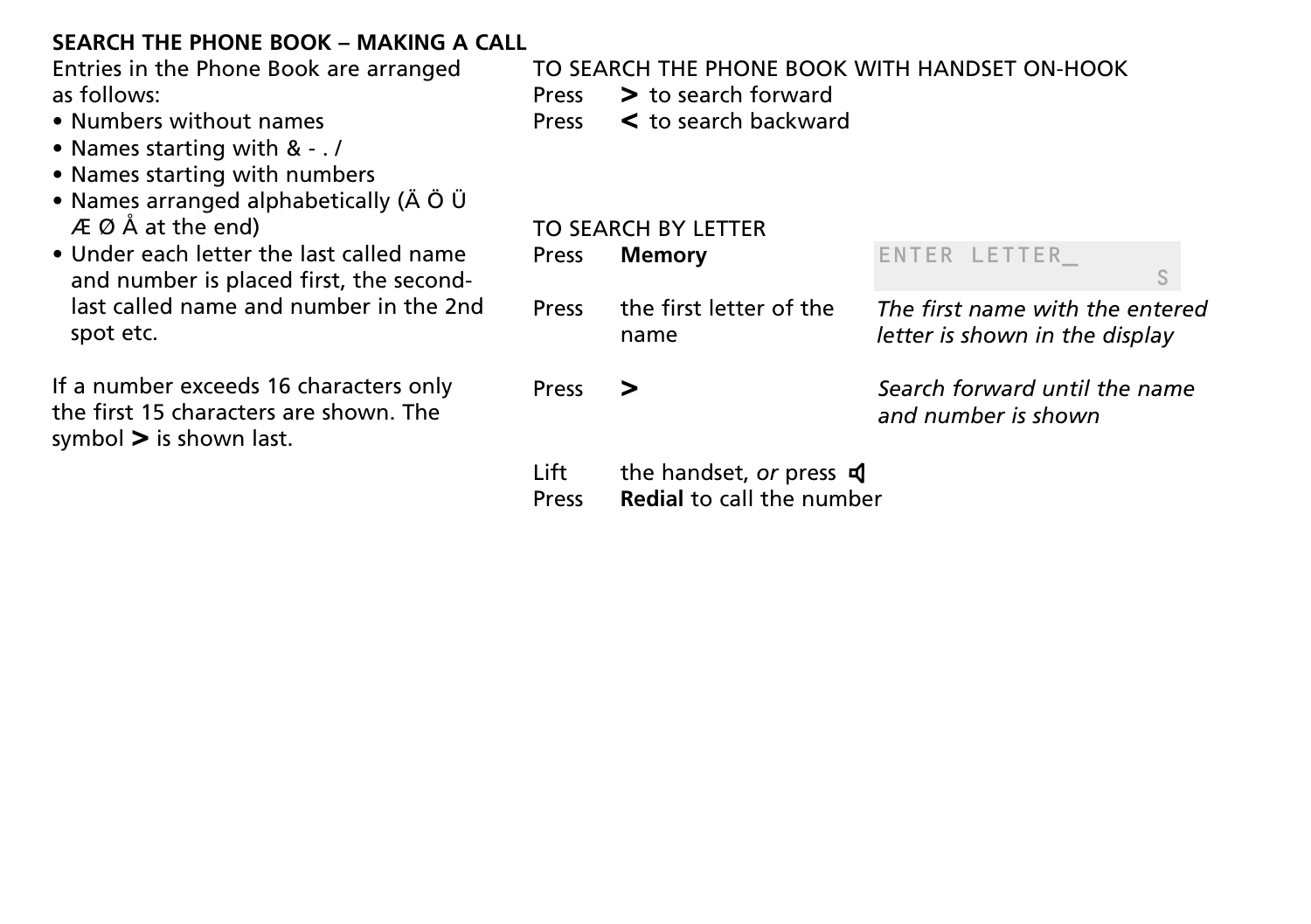# **EDIT THE PHONE BOOK**

You edit an entry in the Phone Book when you:

- add a character.
- write over a character.
- delete a character with **Clear**.
- insert a space with **Pause.**

Exit editing:

Press and hold **Clear** until the display is off.

# TO EDIT A NAME AND NUMBER IN THE PHONE BOOK

Locate the desired entry using the "Search the Phone Book" instructions

Press **Menu, 2**

MENU 2 < EDIT ENTRY >

#### Press **Enter**

Move the cursor with  $\lt$   $\gt$  to the place you want to edit Edit the name and number

Press **Enter**

| <b>STORED</b> |                                                       |  |
|---------------|-------------------------------------------------------|--|
|               | $\langle$ name $\rangle$ : $\langle$ number $\rangle$ |  |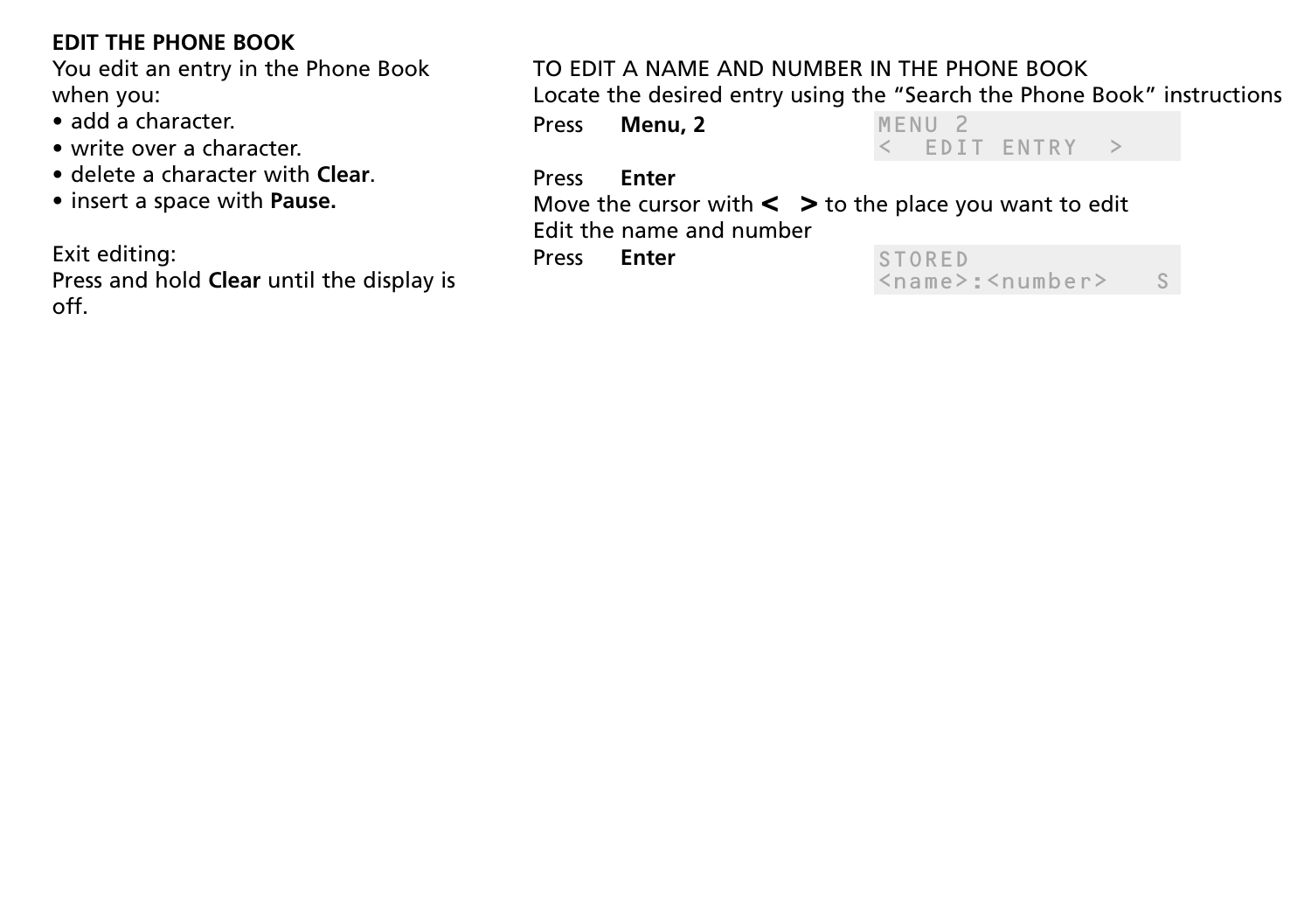#### **DELETE THE PHONE BOOK**

Exit deleting:<br>Press **Clear Clear** 

# TO DELETE A NAME AND NUMBER IN THE PHONE BOOK

Locate the desired entry using the "Search the Phone Book" instructions

|       | Press Menu, 3 | MENU <sub>3</sub><br>$\leq$ DELETE ENTRY $\geq$                        |
|-------|---------------|------------------------------------------------------------------------|
| Press | Enter         | DELETE ENTRY?<br>$\langle$ name $\rangle$ : $\langle$ number $\rangle$ |
| Press | Enter         | DELETED<br>$\langle$ name $\rangle$ : $\langle$ number $\rangle$<br>S. |

The entry is now deleted and the next name and number in the Phone Book is now displayed.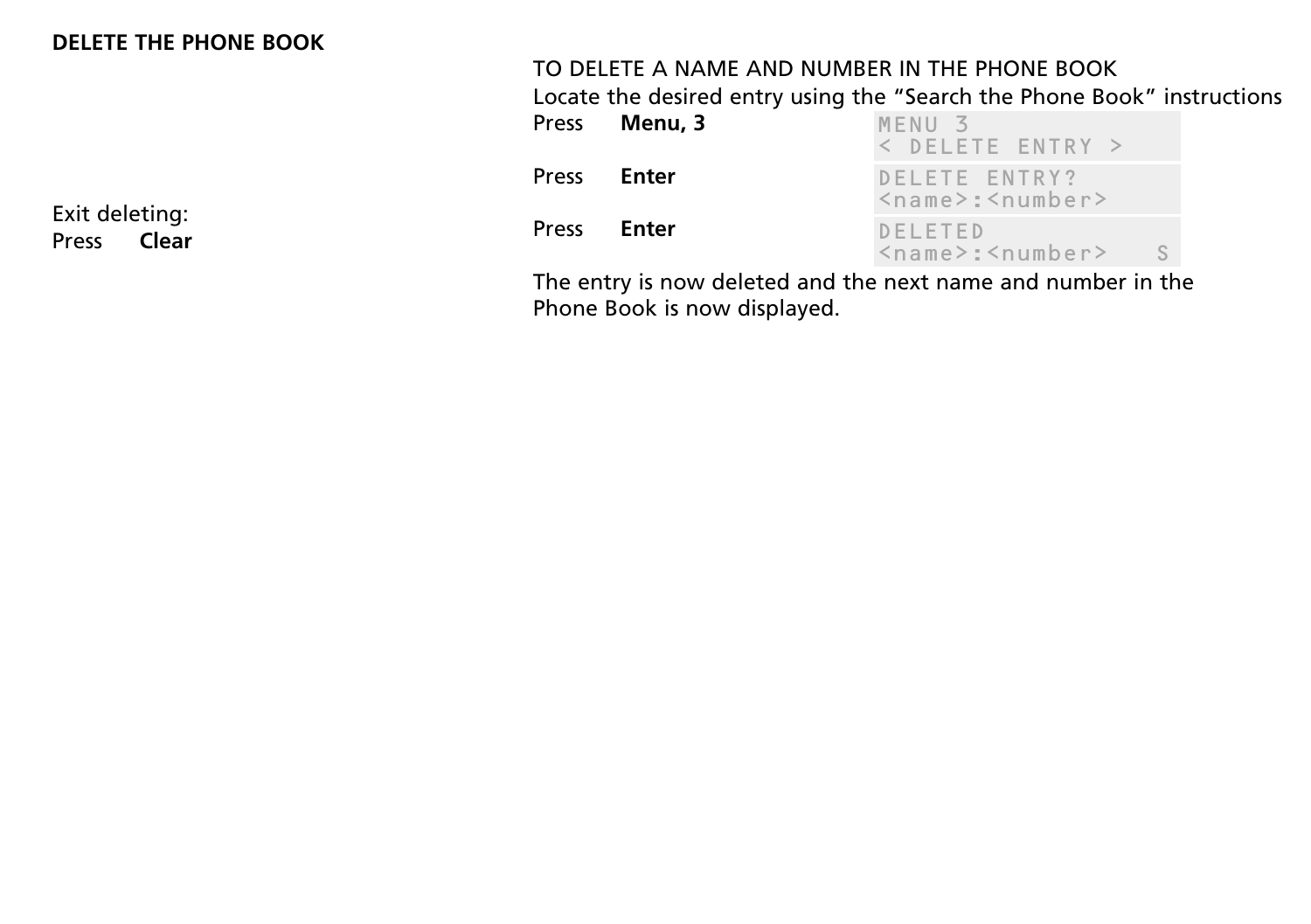DELETE THE PHONE BOOK  $\downarrow$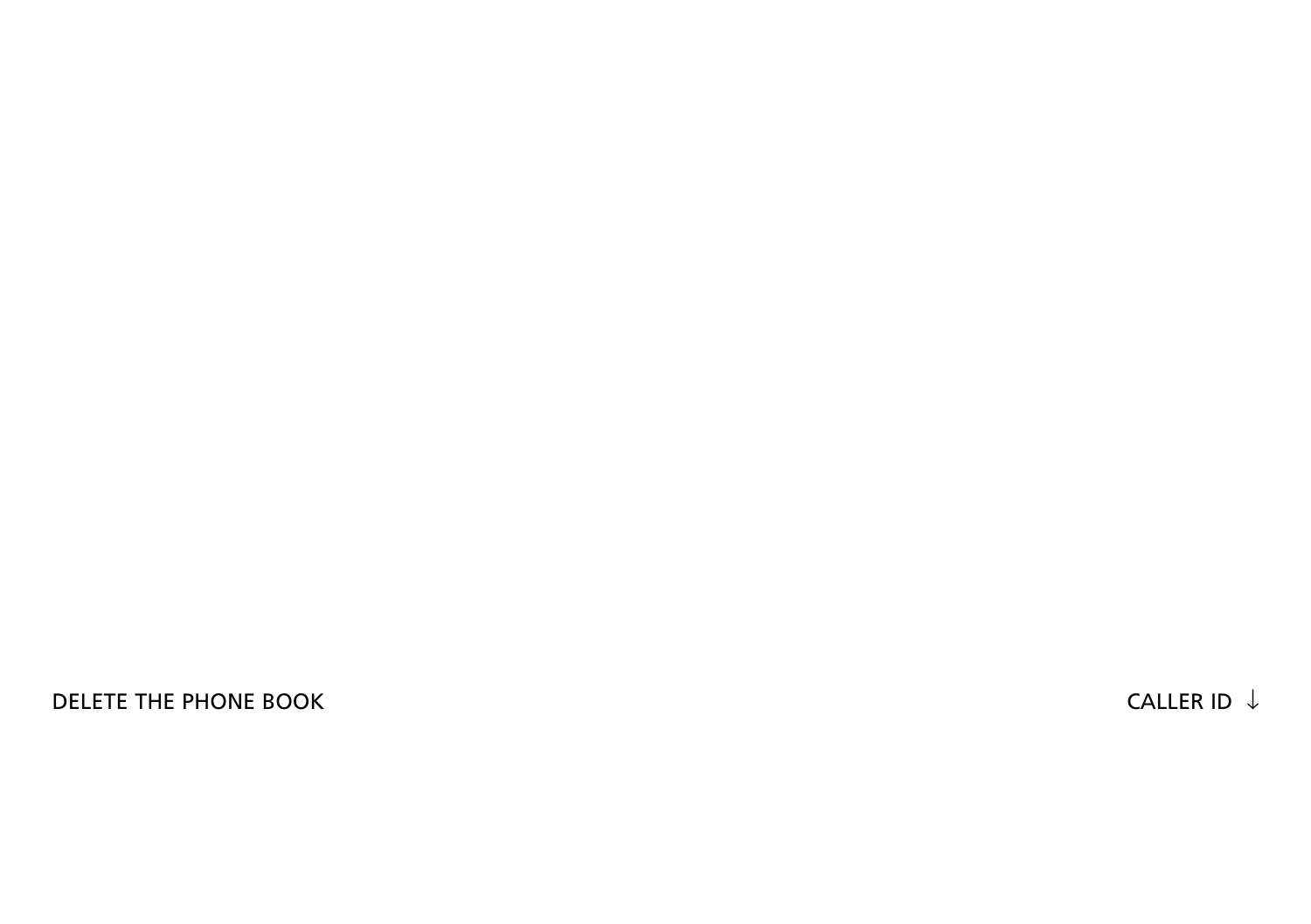#### **CALLER ID\***

BeoCom 2500 supports Caller ID so that you can see the phone number of the person calling. The number is shown in the display immediately after the phone starts ringing. If the number is already stored in the telephone's Phone Book, also the name is displayed.

#### **Functionality**

The last 24 calls are stored in the Caller ID list. The indicator lamp flashes when there have been unanswered calls. The numbers can be shown in the display and, if supported by the telephone company, also date and time of the call.

If there have been several calls from the same number, the display shows the time and date of the most recent call received. At the same time, the number of calls from the number is shown (max. 9).

### TO SEARCH THE CALLER ID LIST – MAKE A CALL

1→BANG & OLUFSEN \* **Press Caller ID** 10:55 29-06-99

Press **< >** to search the number in the Caller ID list

Lift the handset, *or* press **q** 

Press **Redial** to call the number

New Caller ID numbers are marked with a  $\star$  in the display.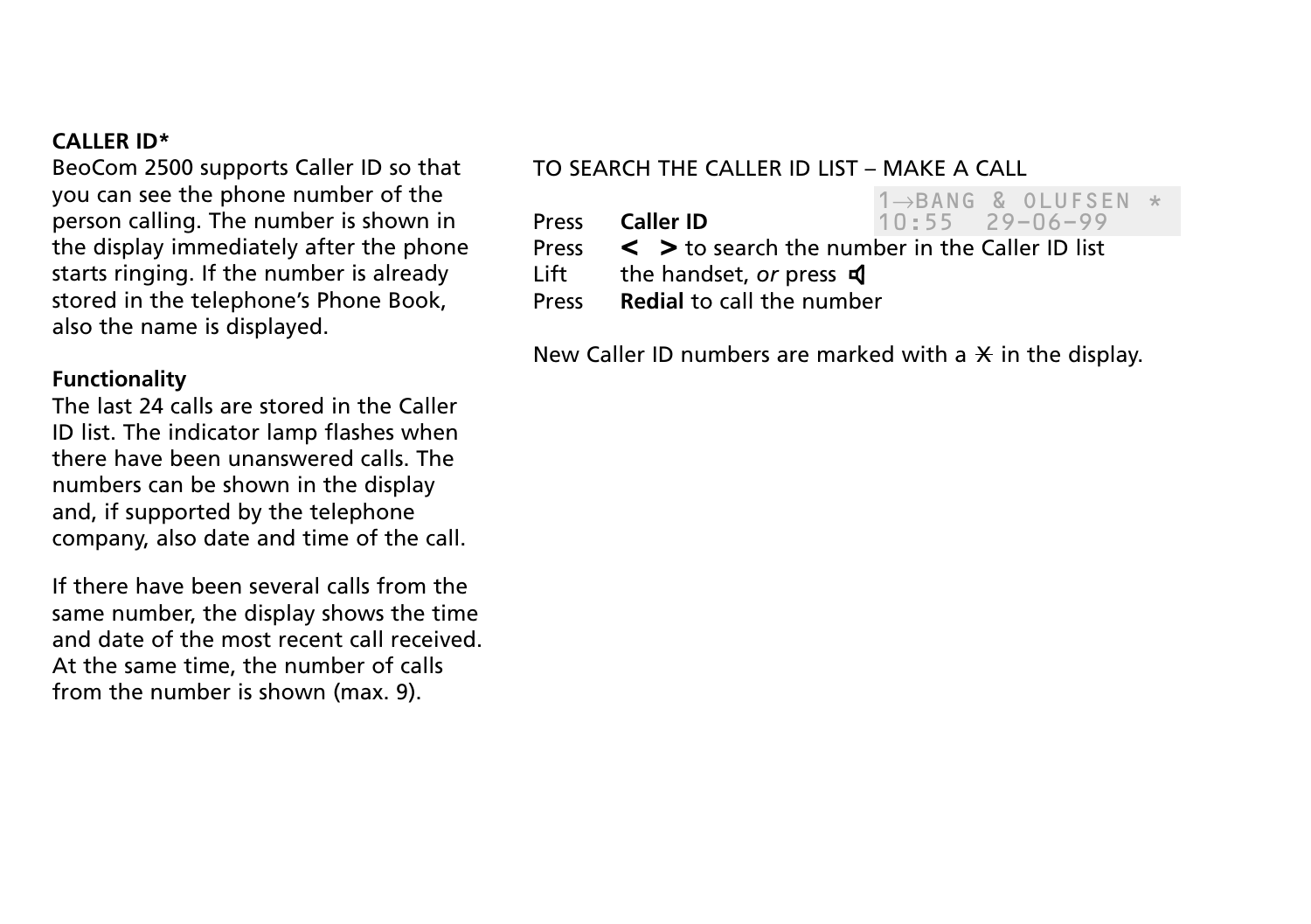Telephone numbers from the Caller ID list can be stored in the Phone Book. Please see Memory (Phone Book) for storing.

Please note! Caller ID is normally not possible when the telephone is connected to a switchboard.

\* Caller ID subscription is a prerequisite to this function. *Display reading when no number*

If Caller ID is not possible, the following information is displayed:

> *Display reading when the call is from a withheld number, e.g. an unlisted number:*

ANONYMOUS

*is transferred due to technical limitations, e.g. international calls*

NOT POSSIBLE

#### TO DELETE NUMBERS IN THE CALLER ID LIST

|              | Press <b>Menu, 5</b> | MENU <sub>5</sub><br>< DELETE CALL ID > |
|--------------|----------------------|-----------------------------------------|
| <b>Press</b> | Enter                | DELETE CALL ID?                         |
| <b>Press</b> | Enter                | <b>DELETED</b><br>CALLER ID             |

Please note! All numbers in the Caller ID list are deleted.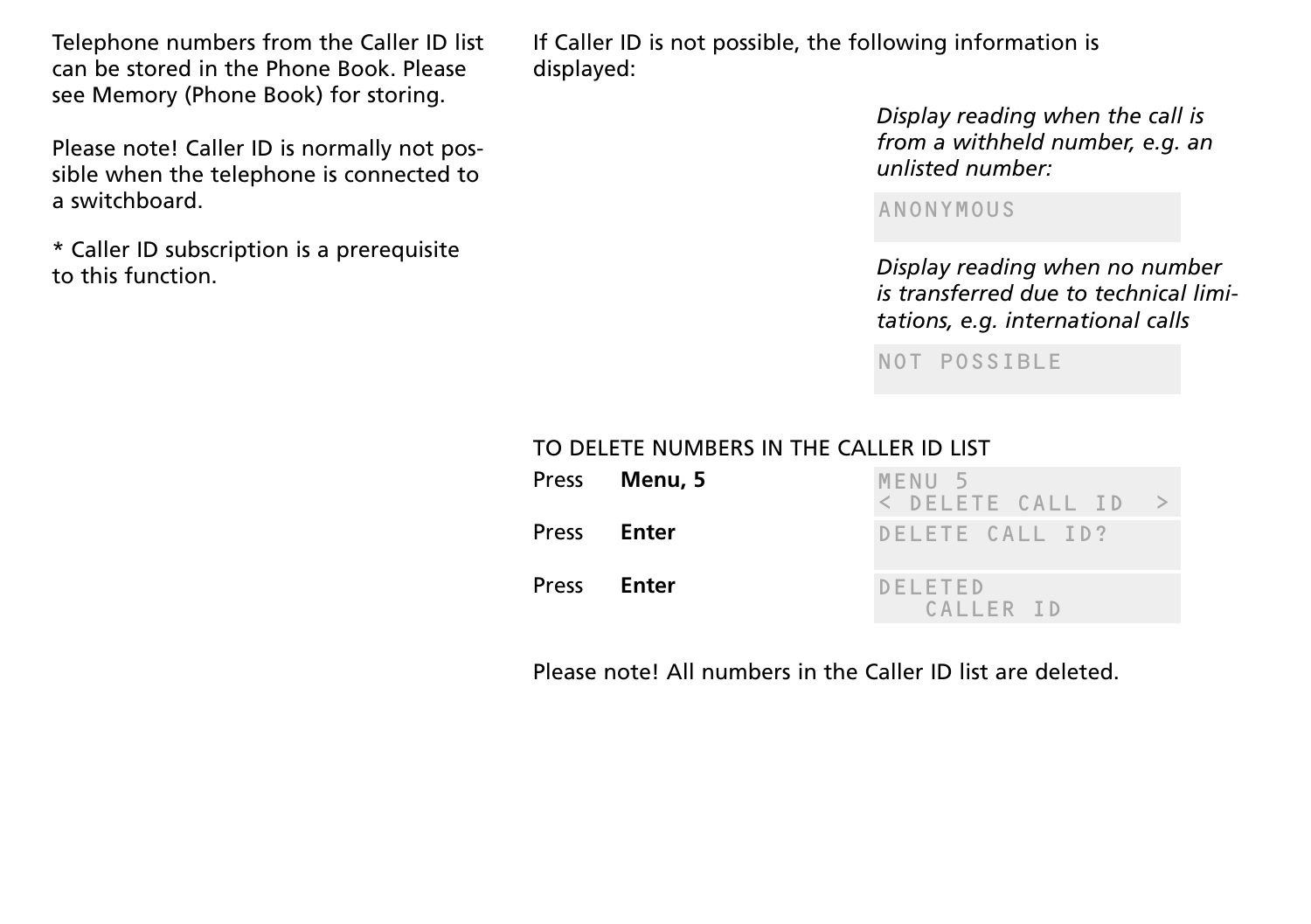#### **REDIAL**

BeoCom 2500 memorizes the last 24 phone numbers dialled from the telephone.

Numbers in Redial can be stored in the Phone Book. Please see Memory (Phone Book) for storing.

As a safety precaution while using a telephone service the digits pressed after  $\bm{\times}$ and  $\pm$  are not stored in Redial.

# TO SEARCH THE REDIAL LIST WITH HANDSET ON-HOOK

- Press **Redial**
- Press **< >**, *or* **Redial** to search the number in the Redial list
	- the handset, *or* press **q**
- Press **Redial** to call the number

#### TO SEARCH THE REDIAL LIST WITH HANDSET OFF-HOOK

- Press and hold the  $\prime$  key
- Press **Redial** to search the number

Release /

Press **Clear**

Press **Redial** to call the number

#### TO EDIT AND CALL A REDIAL NUMBER

Press **Redial** one or more times to search the number

 $<$ number>

- Press **< >** to find the digit you want to edit
- the number
- Lift the handset
- Press **Redial** to call the number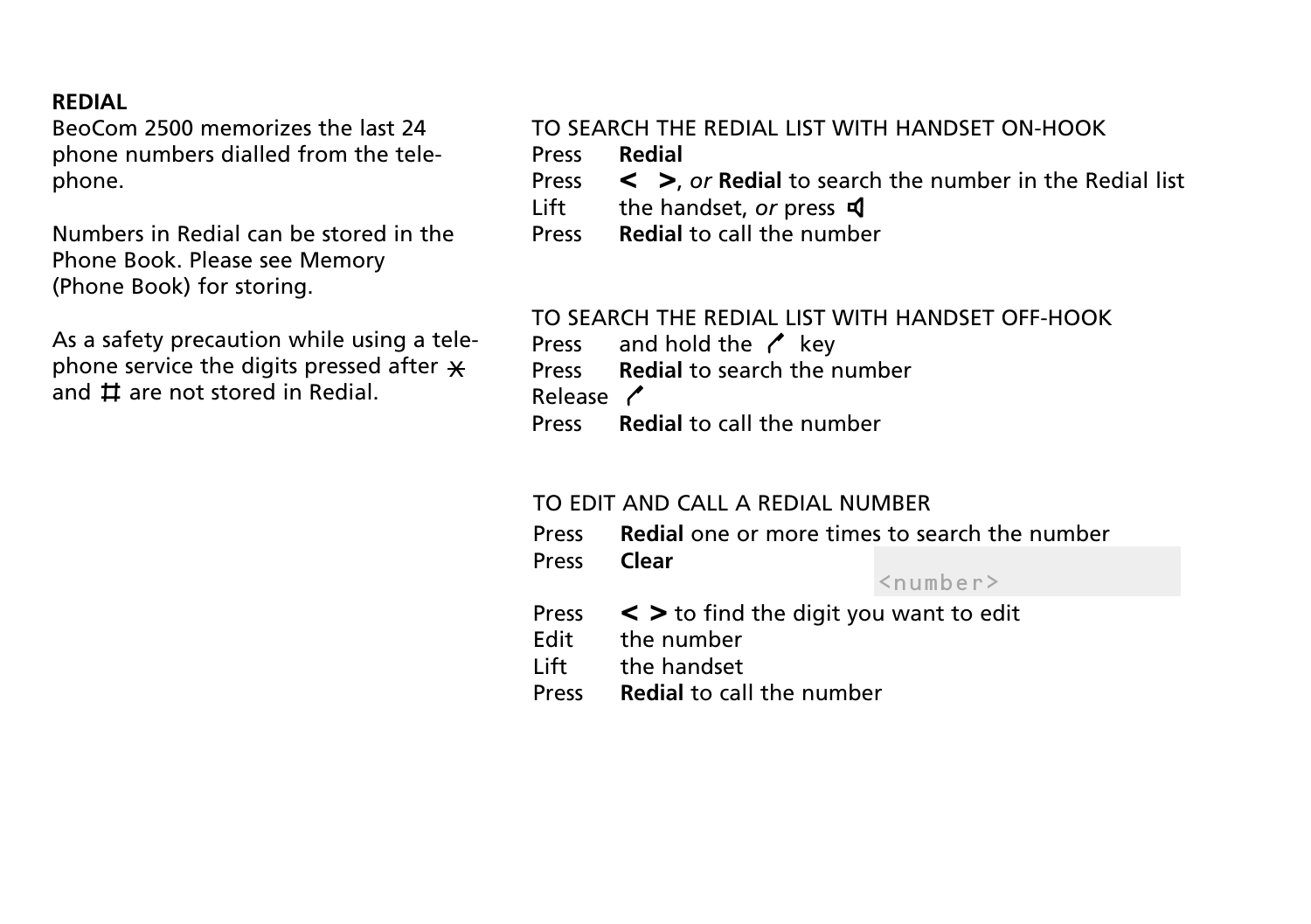#### TO DELETE NUMBERS IN THE REDIAL LIST

|              | Press Menu, 4 | MENU 4<br>< DELETE REDIAL> |
|--------------|---------------|----------------------------|
| Press        | Enter         | DELETE REDIAL?             |
| <b>Press</b> | Enter         | DELETED<br>REDIAL          |

Please note! All numbers in the Redial list are deleted.

REDIAL REDIAL REDIAL REDIAL USING THE PAUSE BUTTON  $\downarrow$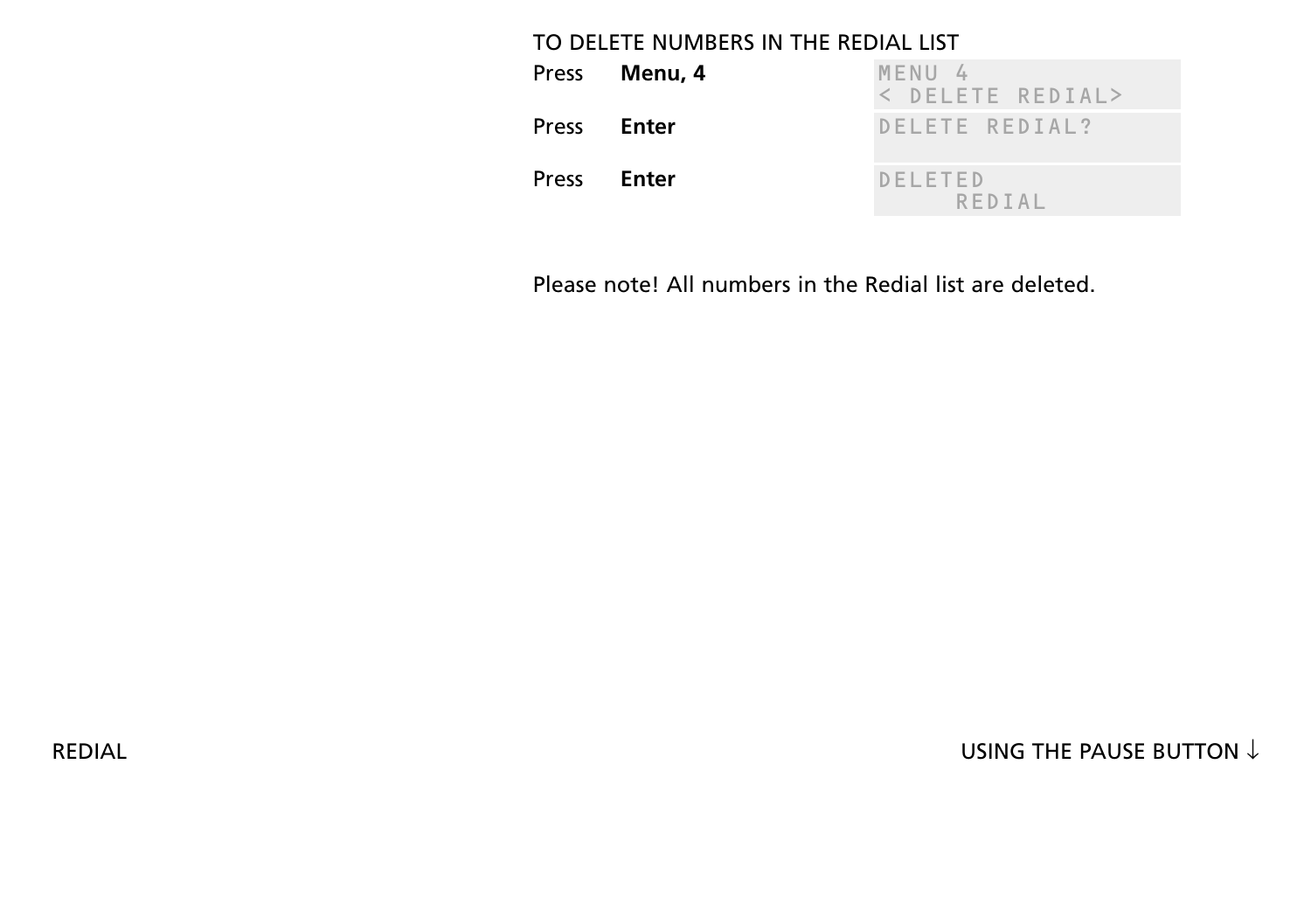## **USING THE PAUSE BUTTON**

If, when dialling a number, it is necessary to wait for a new dial tone before dialling the 2nd part of the number, a pause must be inserted.

The pause must be included when entering numbers in the Phone Book.

A new dial tone may be needed by telephone services and numbers with an extension.

If two or more pauses are stored, the extension number is transmitted automatically.

Press **Pause** twice and you obtain a one second's pause. Each additional press on **Pause** adds a one second's pause.

#### TO STORE WITH ONE PAUSE

| MENU <sub>1</sub><br>< STORE ENT                 |
|--------------------------------------------------|
| FREE ENTRIE<br>ENTER NUMBE                       |
|                                                  |
| ENTER NAME<br>$\langle$ number><br><b>STORED</b> |
|                                                  |

# < STORE ENTRY >  $S:121$ ENTER NUMBER\_

| ENTER NAME<br>$<$ number>                                       |  |
|-----------------------------------------------------------------|--|
| STORED<br>$\langle$ name $\rangle$ : $\langle$ number $\rangle$ |  |

#### TO DIAL WITH A STORED PAUSE

With a phone number from the Phone Book or Redial displayed

- Lift the handset *or* press **q**
- Press **Redial** (the 1st part of the phone number is transmitted)
- Wait for the dial tone
- Press **Redial** (the 2nd part of the number is transmitted)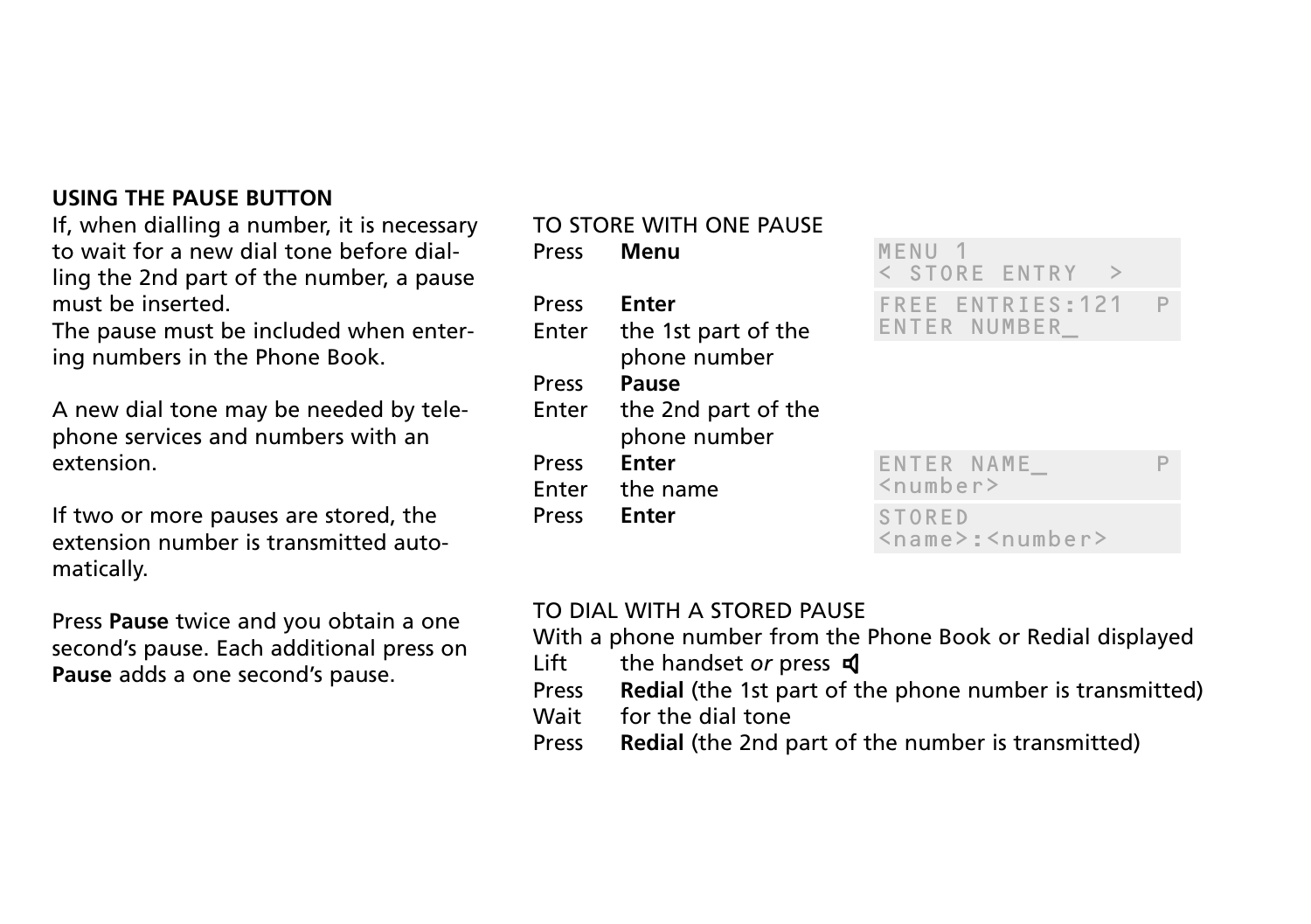You may need to experiment to get the correct pause length for your service. This delay may also vary from call to call.

*Display with one pause:*

*Display with two pauses:*

=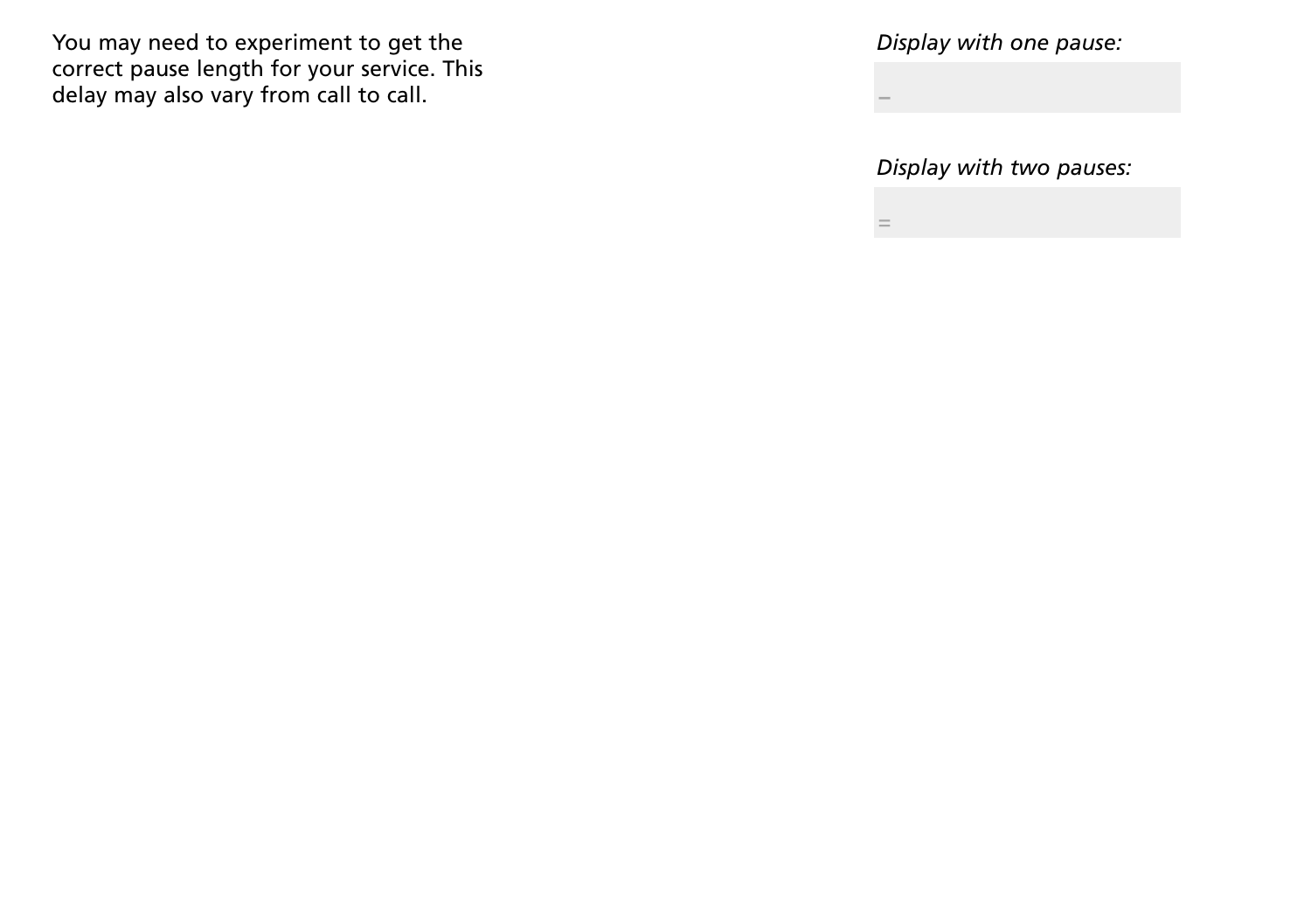# **RINGING SIGNAL**

The ringing signal can be set in four levels:

- LOW
- MEDIUM
- LOUD
- OFF

While setting, the levels are audible when  $\triangleleft$  is pressed in advance.

# TO SET THE RINGING SIGNAL LEVEL

|       | Press Menu, 6                                      | MENU <sub>6</sub>                                                                                                                                                                                                                                                                                                                                         |  |
|-------|----------------------------------------------------|-----------------------------------------------------------------------------------------------------------------------------------------------------------------------------------------------------------------------------------------------------------------------------------------------------------------------------------------------------------|--|
|       |                                                    | $\langle$ RINGER LEVEL $\rangle$                                                                                                                                                                                                                                                                                                                          |  |
|       | Press <b>Enter</b>                                 | RINGER LEVEL<br>$\lt$ $\qquad$ $\qquad$ $\qquad$ $\qquad$ $\qquad$ $\qquad$ $\qquad$ $\qquad$ $\qquad$ $\qquad$ $\qquad$ $\qquad$ $\qquad$ $\qquad$ $\qquad$ $\qquad$ $\qquad$ $\qquad$ $\qquad$ $\qquad$ $\qquad$ $\qquad$ $\qquad$ $\qquad$ $\qquad$ $\qquad$ $\qquad$ $\qquad$ $\qquad$ $\qquad$ $\qquad$ $\qquad$ $\qquad$ $\qquad$ $\qquad$ $\qquad$ |  |
|       | Press $\lt$ > to select the setting of your choice |                                                                                                                                                                                                                                                                                                                                                           |  |
| Press | Enter                                              | STORED<br>MFDIUM                                                                                                                                                                                                                                                                                                                                          |  |

|  |  | The ringing signal has eight melodies: |
|--|--|----------------------------------------|
|  |  |                                        |

- SLOW 1...4<br>• FAST 1...4
- $\bullet$  FAST

While setting the tones, pressing  $\triangleleft$  in advance enables you to hear the tones.

# TO SET THE RINGING SIGNAL MELODY

| Press Menu, 7                                       | MFNU 7            |
|-----------------------------------------------------|-------------------|
|                                                     | < RINGER MELODY>  |
| Press <b>Enter</b>                                  | RINGER MELODY     |
|                                                     | $\lt$ SIOW 1 >    |
| Press $\leq$ > to select the setting of your choice |                   |
| Press <b>Enter</b>                                  | <b>STORED</b>     |
|                                                     | FAST <sub>2</sub> |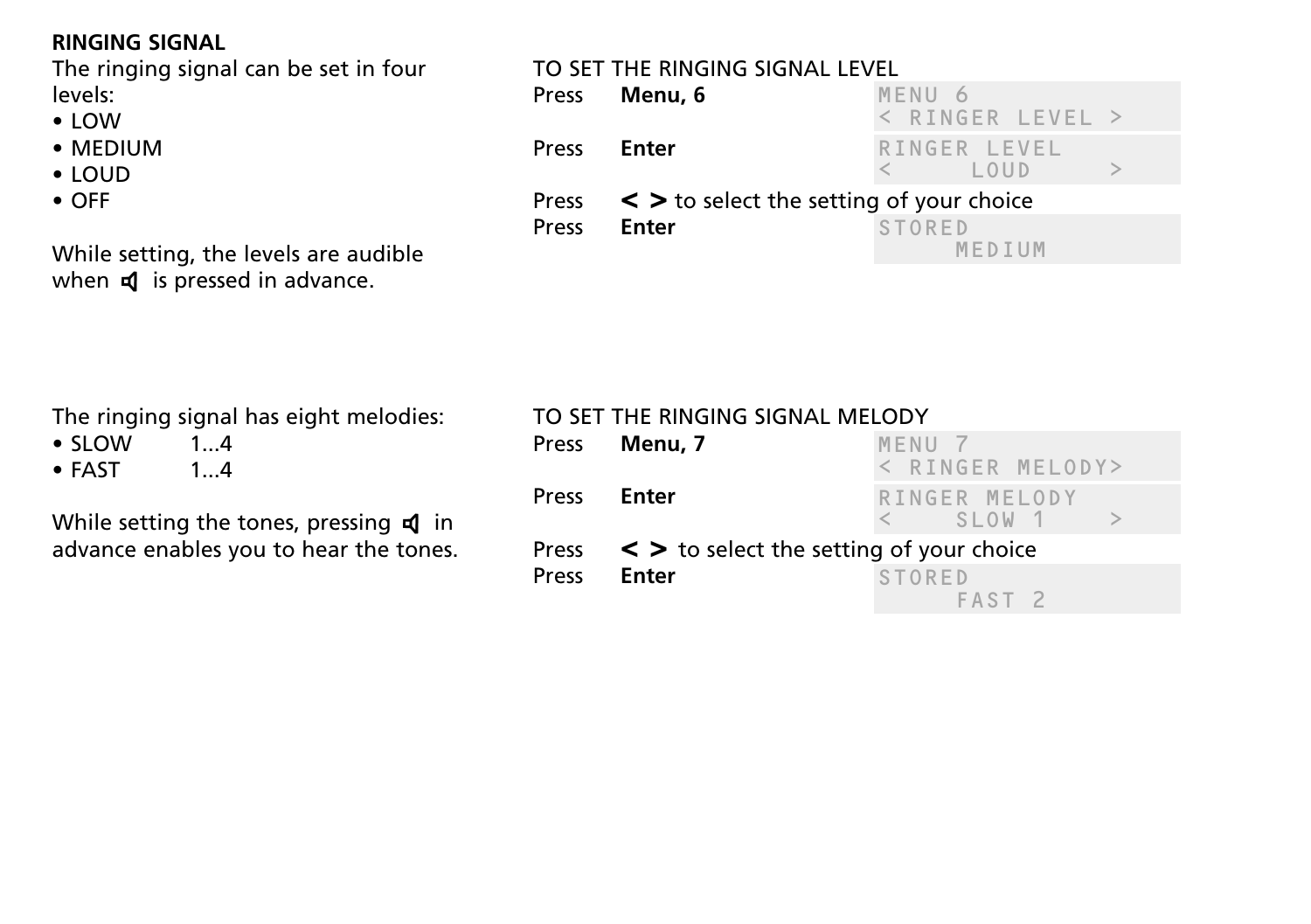### **SETUP MENU**

# **PRESET VOLUME**

The telephone can be preset to start all calls at the same volume:

|              | TO PRESET THE VOLUME                           |                                          |  |
|--------------|------------------------------------------------|------------------------------------------|--|
| Press        | Menu, $\star$                                  | MENU<br>SETUP MENU<br>$\rightarrow$      |  |
| Press        | Enter                                          | MENU<br><b>SETUP</b><br>< PRESET VOLUME> |  |
| <b>Press</b> | > until PRESET VOLUME is shown in the display  |                                          |  |
| Press        | <b>Enter</b>                                   | PRESET VOLUME                            |  |
|              |                                                | OFF                                      |  |
|              | Press $\lt$ > until 0N is shown in the display |                                          |  |
| Press        | <b>Enter</b>                                   | PRESET VOLUME                            |  |
| <b>Press</b> | < > to select the volume of your choice        |                                          |  |
| Press        | <b>Enter</b>                                   | STORFD                                   |  |
|              |                                                | $= 22222$                                |  |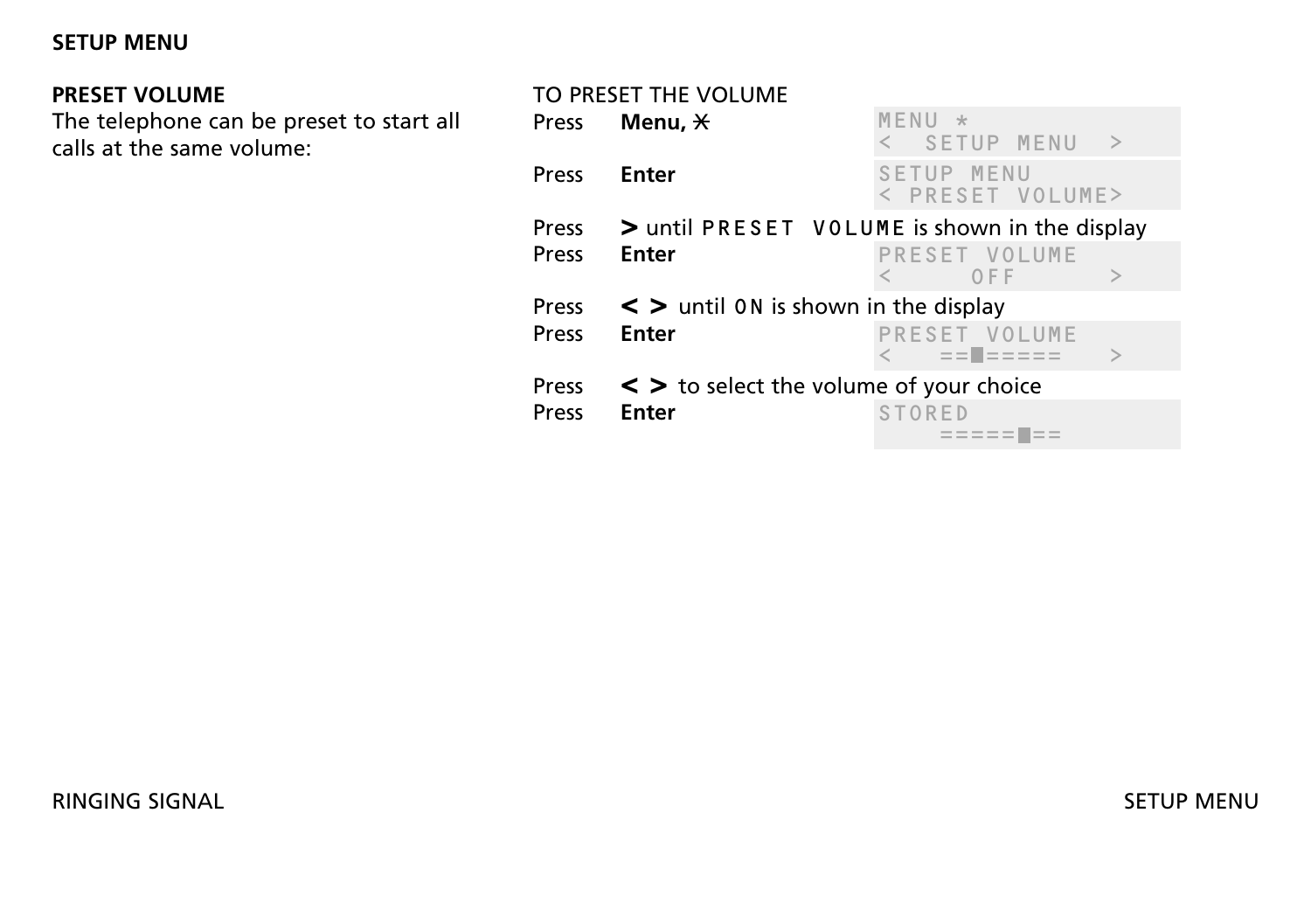# **OPERATOR CODE**

An operator code is used when you want to make a call via an alternative telephone operator. When calling a phone number, BeoCom 2500 inserts this code automatically when it is once stored in the telephone.

The alternative operator may be chosen under certain conditions:

- Unconditional. Choose the alternative operator for all calls.
- Choose the alternative operator for calls with numbers starting with the same group of digits.
- Choose the alternative operator for calls to all other numbers than those starting with a dedicated group of digits.

# STORE AN OPERATOR CODE FOR ALL CALLS

| Press          | Menu, $\star$                                    | MENU<br>大<br>< SETUP MENU >                                             |
|----------------|--------------------------------------------------|-------------------------------------------------------------------------|
| Press          | Enter                                            | SETUP MENU<br>< PRESET VOLUME>                                          |
| Press          | Enter                                            | Press $>$ until OPERATOR CODE is shown in the display<br>OPERATOR CODE: |
| Enter<br>Press | the operator code (e.g. $1010$ )<br><b>Enter</b> | <b>STORED</b><br>OPERATOR CODE                                          |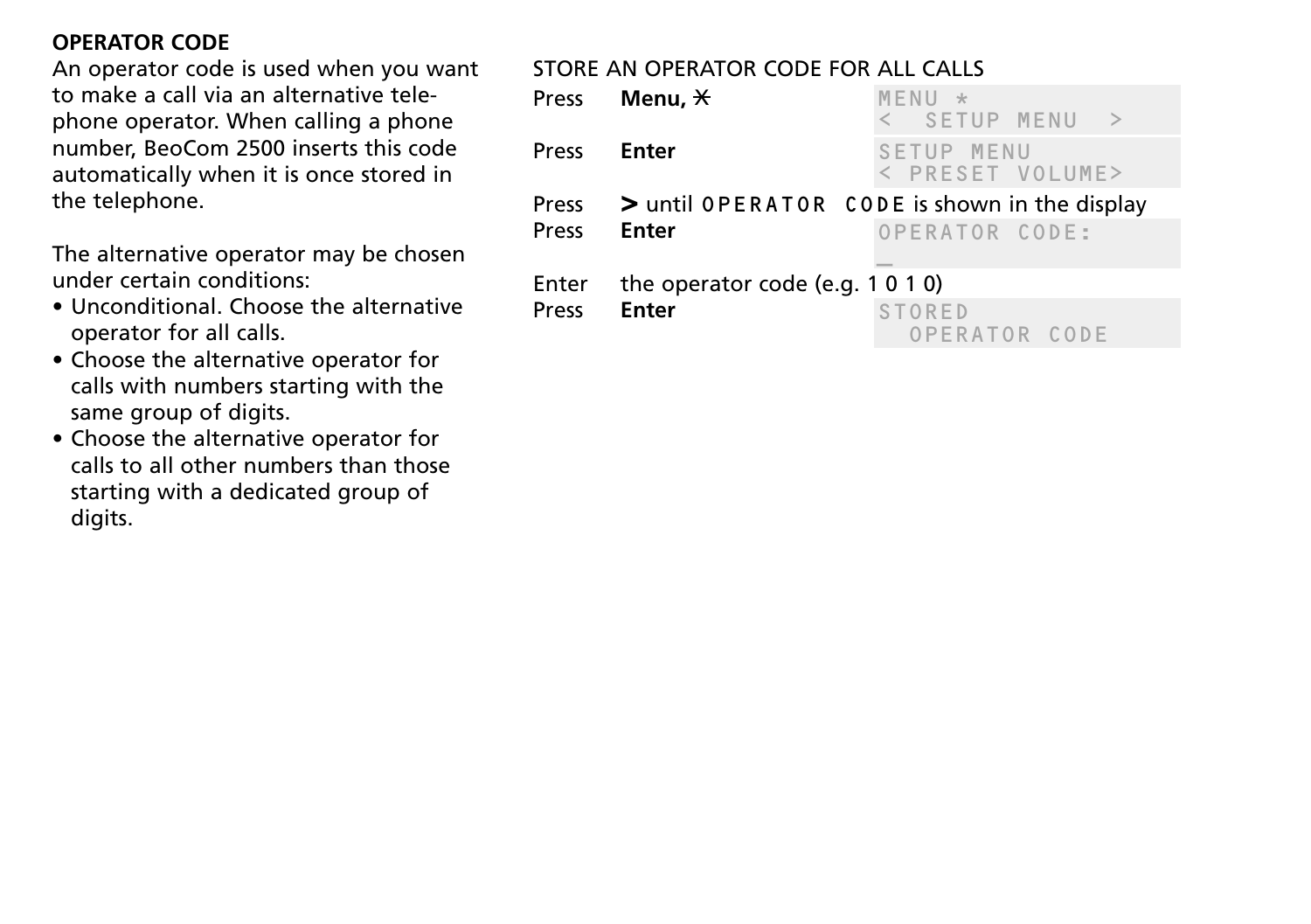### **STORE AN OPERATOR CODE FOR NUMBERS STARTING WITH THE SAME GROUP OF DIGITS**

| Press $\star$ do divide each group.         | <b>Press</b> | Menu, *                         | $MENU \star$                                              |
|---------------------------------------------|--------------|---------------------------------|-----------------------------------------------------------|
| Example: $1010 \times 00$ to all inter-     |              |                                 | SETUP MENU                                                |
| national calls, or<br>$1010 * 001 * 004$ to | <b>Press</b> | Enter                           | SETUP MENU<br>< PRESET VOLUME>                            |
| countries starting with 001 and             | <b>Press</b> |                                 | > until OPERATOR CODE is shown in the display             |
| 004.                                        | Press        | Enter                           | OPERATOR CODE:                                            |
|                                             | Enter        | digits according to your choice | the operator code, then $\angle$ followed by the group of |
|                                             | <b>Press</b> | <b>Enter</b>                    | STORED<br>OPERATOR CODE                                   |

#### **STORE AN OPERATOR CODE FOR CALLS TO ALL OTHER NUMBERS THAN THOSE STARTING WITH A DEDICATED GROUP OF DIGITS**

Press  $\sharp$  to divide each group. Example: 1 0 1 0  $\#$  9 7  $\#$  9 8 to call all

> other numbers than those starting with 97 and 98.

| Press | Menu. $\forall$                 | $M \vdash N \sqcup$<br>< SETUP MENU<br>$\rightarrow$      |
|-------|---------------------------------|-----------------------------------------------------------|
| Press | Enter                           | SETUP MENU<br>< PRESET VOLUME>                            |
| Press |                                 | > until OPERATOR CODE is shown in the display             |
| Press | Enter                           | OPERATOR CODE:                                            |
| Enter | digits according to your choice | the operator code, then $\sharp$ followed by the group of |
| Press | Enter                           | STORFD<br>OPERATOR CODE                                   |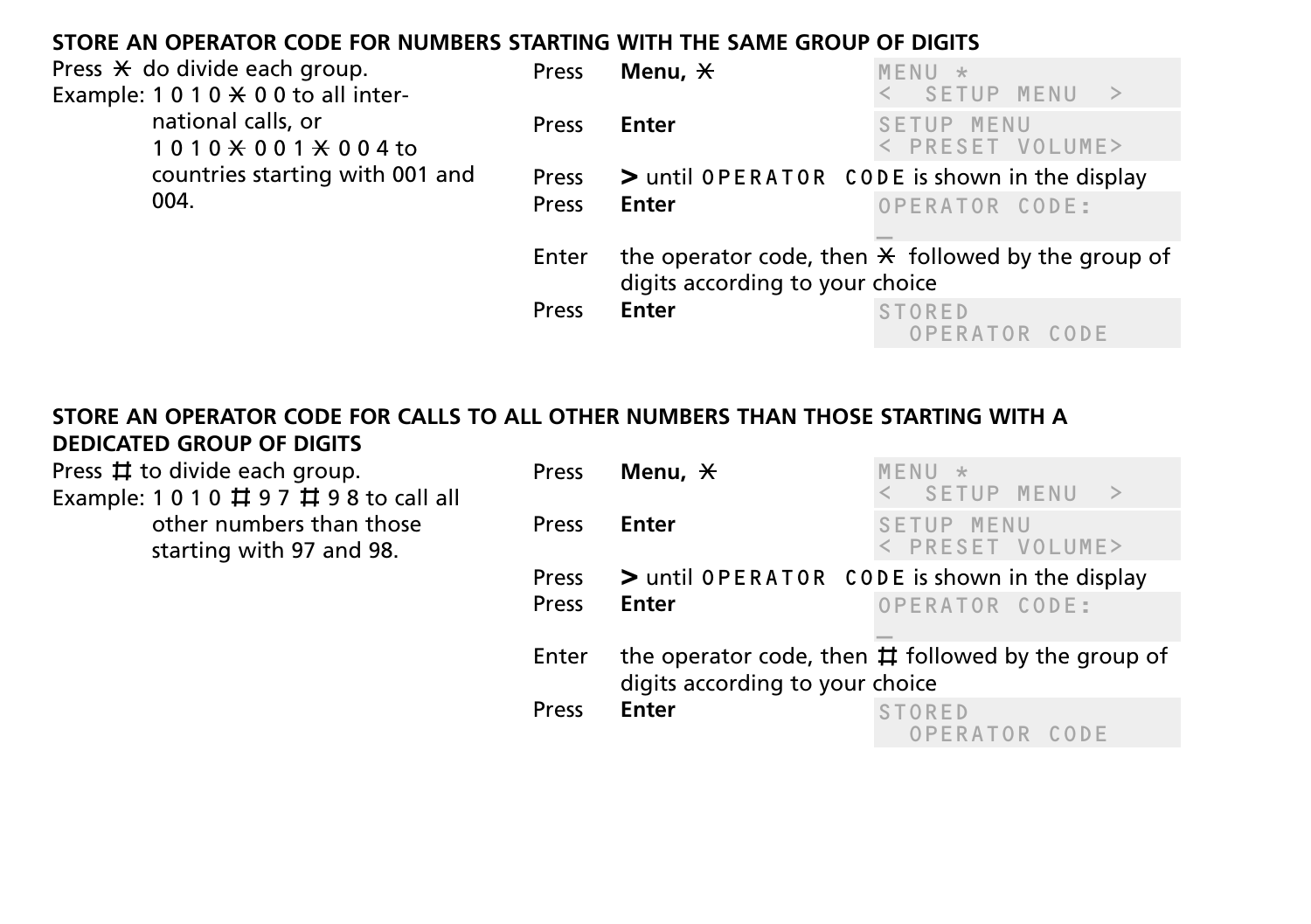#### **TO ADJUST THE DISPLAY CONTRAST**

| Press        | Menu, $\,\mathsf{\not\!{H}}$                       | $MFNU \star$<br>< SETUP MENU<br>$\rightarrow$ |
|--------------|----------------------------------------------------|-----------------------------------------------|
| <b>Press</b> | Enter                                              | SETUP MENU<br>< PRESET VOLUME>                |
| <b>Press</b> | > until CONTRAST is shown in the display           |                                               |
| Press        | Enter                                              | CONTRAST<br>< == == ====                      |
|              | Press $\lt$ > to select the setting of your choice |                                               |
| Press        | Enter                                              | STORED<br>- = = = = <b>=</b> = = =            |

# **SET THE FLASH TIME (TIMED LOOP BREAK)**

The correct flash time depends on the type of telephone company, and is normally preset from the factory.

- 100 milliseconds
- 270 milliseconds
- 400 milliseconds

| Press | Menu. $\forall$                                    | MENU<br>大<br>< SETUP MENU >                 |
|-------|----------------------------------------------------|---------------------------------------------|
| Press | Enter                                              | SETUP MENU<br>< PRESET VOLUME>              |
|       | Press $>$ until FLASH TIME is shown in the display |                                             |
| Press | Enter                                              | <b>FLASH TIME</b><br>$\leq$ 100 MSEC<br>- > |
|       | Press $\lt$ > to select the setting of your choice |                                             |
| Press | <b>Enter</b>                                       | <b>STORED</b><br>270 MSEC                   |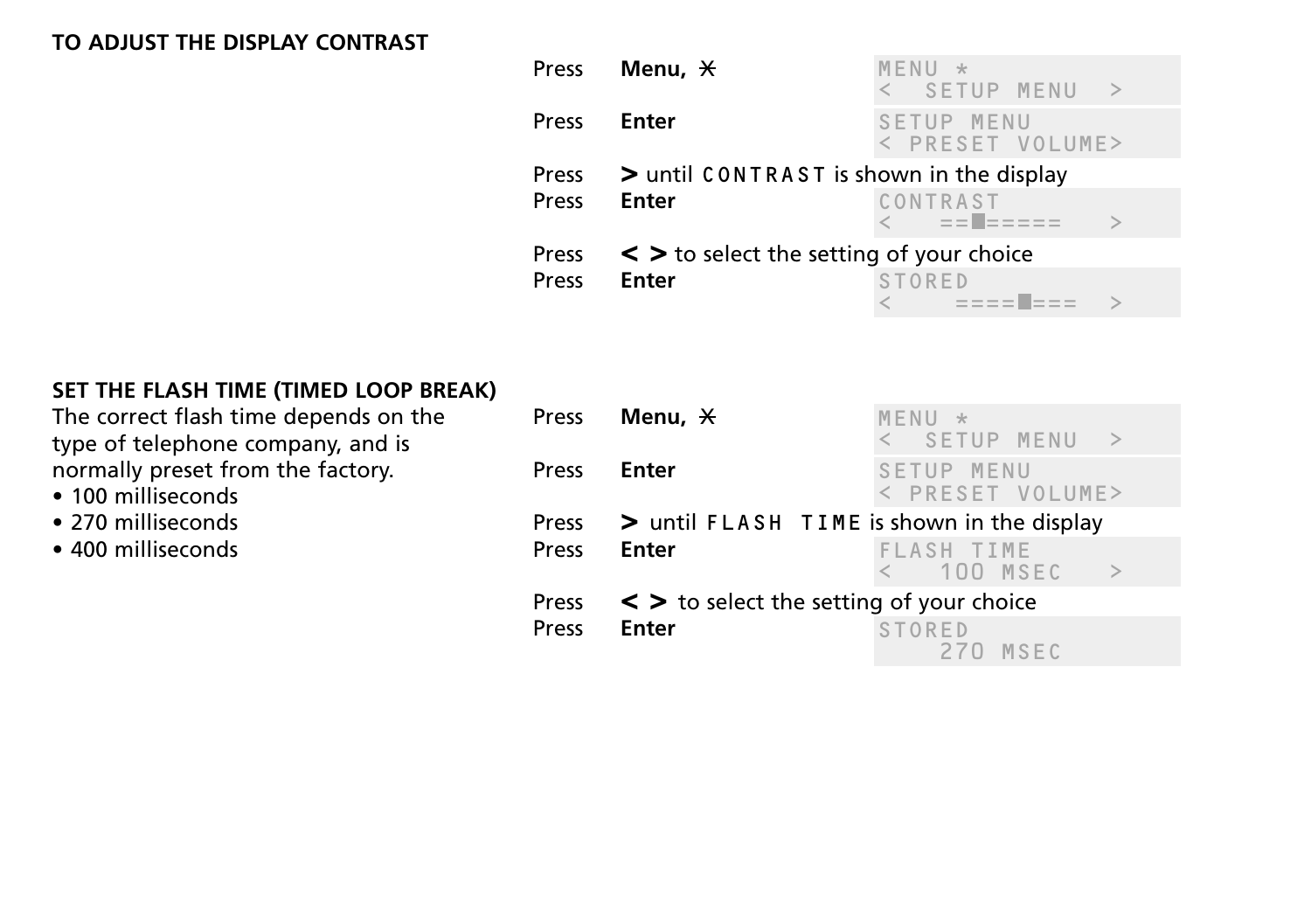# **DELETE AND RESET**

This function deletes all numbers and names in the Phone Book and all stored settings will go back to the presettings.

|       | Press <b>Menu, *</b>                                            | MENU<br>- 大 | < SETUP MENU >   |  |
|-------|-----------------------------------------------------------------|-------------|------------------|--|
| Press | Enter                                                           | SETUP MENU  | < PRESET VOLUME> |  |
| Press | Press $>$ until DELETE & RESET is shown in the display<br>Enter |             | DELETE & RESET   |  |
|       |                                                                 |             | N <sub>O</sub>   |  |
|       | Press $\lt$ > to select the function of your choice             |             |                  |  |
| Press | <b>Enter</b>                                                    | SETUP MENU  | DELETE & RESET   |  |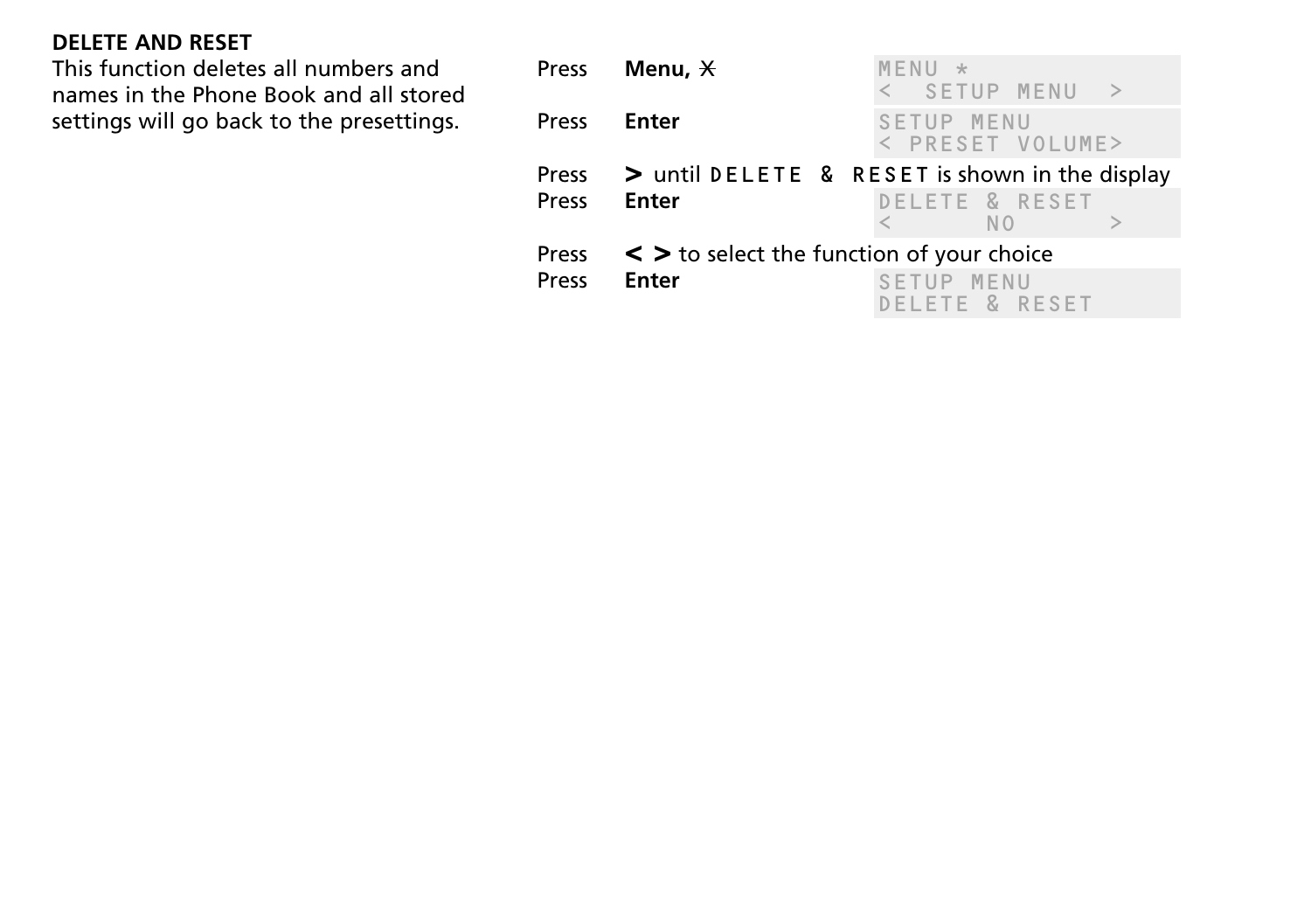#### **SWITCHBOARD**

If your BeoCom 2500 is connected to a switchboard you have to store the switchboard code in order to ensure correct function of the operator code.

As well, it is often necessary to enter a pause between the switchboard code and the telephone number.

BeoCom 2500 inserts this pause automatically when it is once stored into the telephone together with the switchboard code.

If the **R**-button is used for recalls subsequent key entries will not be stored for redialling.

#### TO STORE THE SWITCHBOARD CODE

| Press          | Menu, $\star$                               | MENII<br>$\star$<br>SETUP MENU      |  |
|----------------|---------------------------------------------|-------------------------------------|--|
| Press          | <b>Enter</b>                                | SETUP MENU<br>< PRESET VOLUME>      |  |
| Press          | > until SWITCHBOARD is shown in the display |                                     |  |
| Press          | <b>Enter</b>                                | <b>SWITCHBOARD</b><br>N O           |  |
| Press          | $\leq$ > until YES is shown in the display  |                                     |  |
| Press<br>Enter | Enter<br>the code                           | SWITCHBOARD<br>CODE:                |  |
| Press          | <b>Enter</b>                                | <b>PAUSE</b><br>WAIT                |  |
| Press          | $\leq$ > to select the pause required*)     |                                     |  |
| Press          | <b>Enter</b>                                | <b>STORED</b><br><b>SWITCHBOARD</b> |  |

\*) The pause between the prefix and the telephone number can be set from one to twelve seconds or you can enter a stop (WAIT or NO DELAY).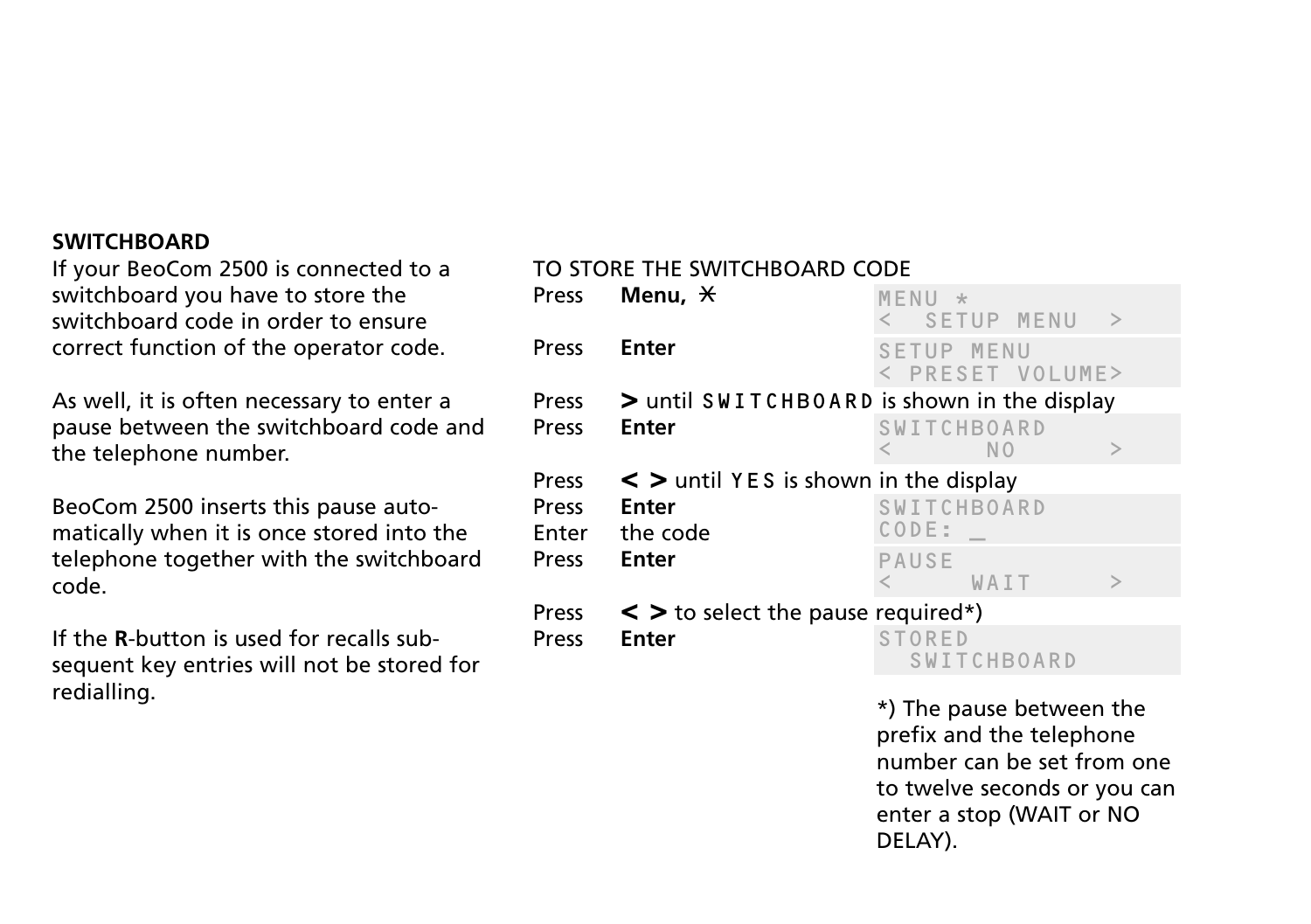| TO DELETE THE STORED SWITCHBOARD CODE |                                             |                                |                             |  |
|---------------------------------------|---------------------------------------------|--------------------------------|-----------------------------|--|
| <b>Press</b>                          | Menu, $\star$                               | MENII<br>*<br>< SETUP MENU     | $\rightarrow$               |  |
| Press                                 | Enter                                       | SETUP MENU<br>< PRESET VOLUME> |                             |  |
| <b>Press</b>                          | > until SWITCHBOARD is shown in the display |                                |                             |  |
| Press                                 | Enter                                       | <b>SWITCHBOARD</b>             |                             |  |
|                                       |                                             | YFS                            | $\scriptscriptstyle\diagup$ |  |
| <b>Press</b>                          | $\leq$ > until NO is shown in the display   |                                |                             |  |
| Press                                 | <b>Enter</b>                                | <b>STORED</b>                  |                             |  |
|                                       |                                             |                                |                             |  |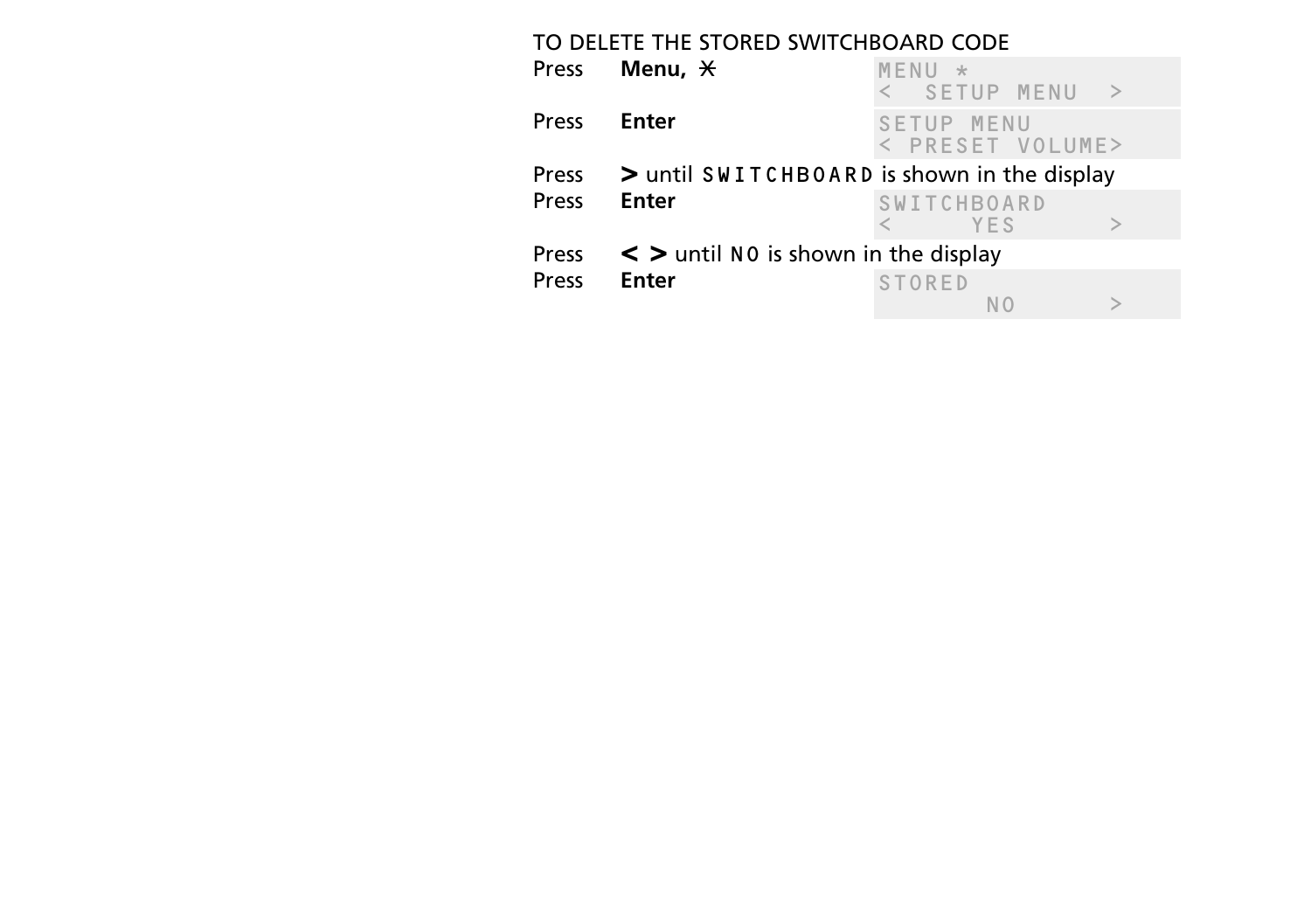# **TROUBLE SHOOTING**

| <b>Symptoms</b>                                       | Possible cause                                                                                                                                       | Correction                                                                                                                           |
|-------------------------------------------------------|------------------------------------------------------------------------------------------------------------------------------------------------------|--------------------------------------------------------------------------------------------------------------------------------------|
| The display shows a flashing $\prod$ .                | The batteries are low.                                                                                                                               | Insert new batteries.                                                                                                                |
| The ringing signal does not work.                     | The ringing signal is switched off.                                                                                                                  | Switch the ringing signal on.                                                                                                        |
| Redialling does not work.                             | • The prefix is not stored<br>(switchboard).<br>• A pause between 1st and 2nd<br>part of the phone number has<br>not been stored.                    | • See Setup menu, Switchboard.<br>• See Using the Pause button.                                                                      |
| Caller ID and other special functions<br>do not work. | • You have not subscribed to the<br>Caller ID service.<br>• The batteries have not been<br>inserted, have been incorrectly<br>inserted, or are dead. | • Contact your telephone company<br>to subscribe.<br>• Check that the batteries have<br>been correctly inserted and are<br>not dead. |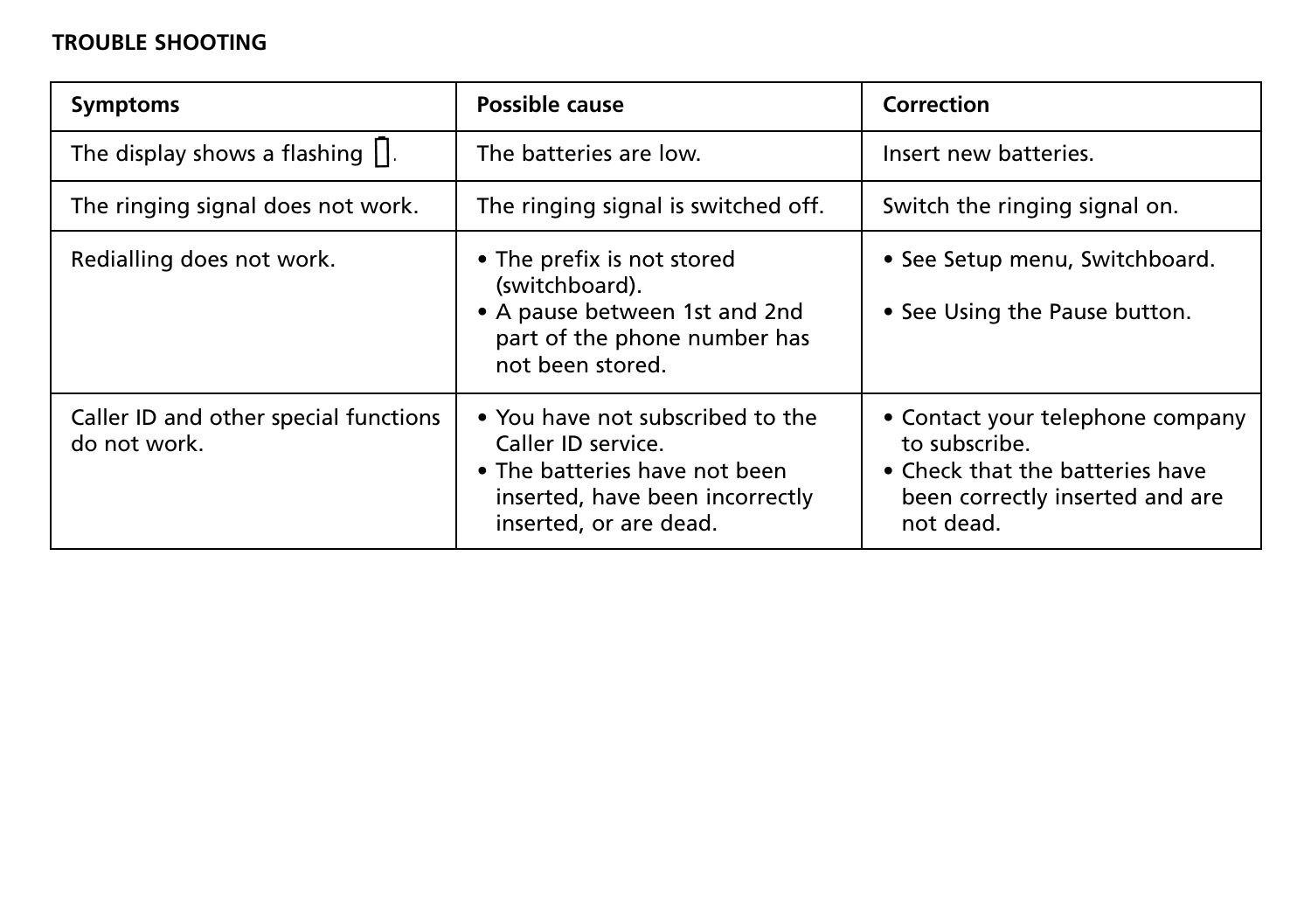#### **TECHNICAL INFORMATION**

LOCATION AND CLEANING Do not place the telephone in a dusty or

dirty room. Do not expose the telephone to excessive moisture.

Use a soft, damp cloth with a few drops of mild detergent added to clean the phone.

DATA Power supply **From** the telephone network Batteries 3 x 1.5 V type AAA Ambient temperature the telephone -25°C to +55°C the display 0°C to +55°C Relative humidity 15% to 95%

**ROVED** for connect<br>
munication systems sp<br>
nstructions for use subconditions set out in t<br>
504713 **APPROVED** for connection to telecommunication systems specified in the instructions for use subject to the conditions set out in them

504713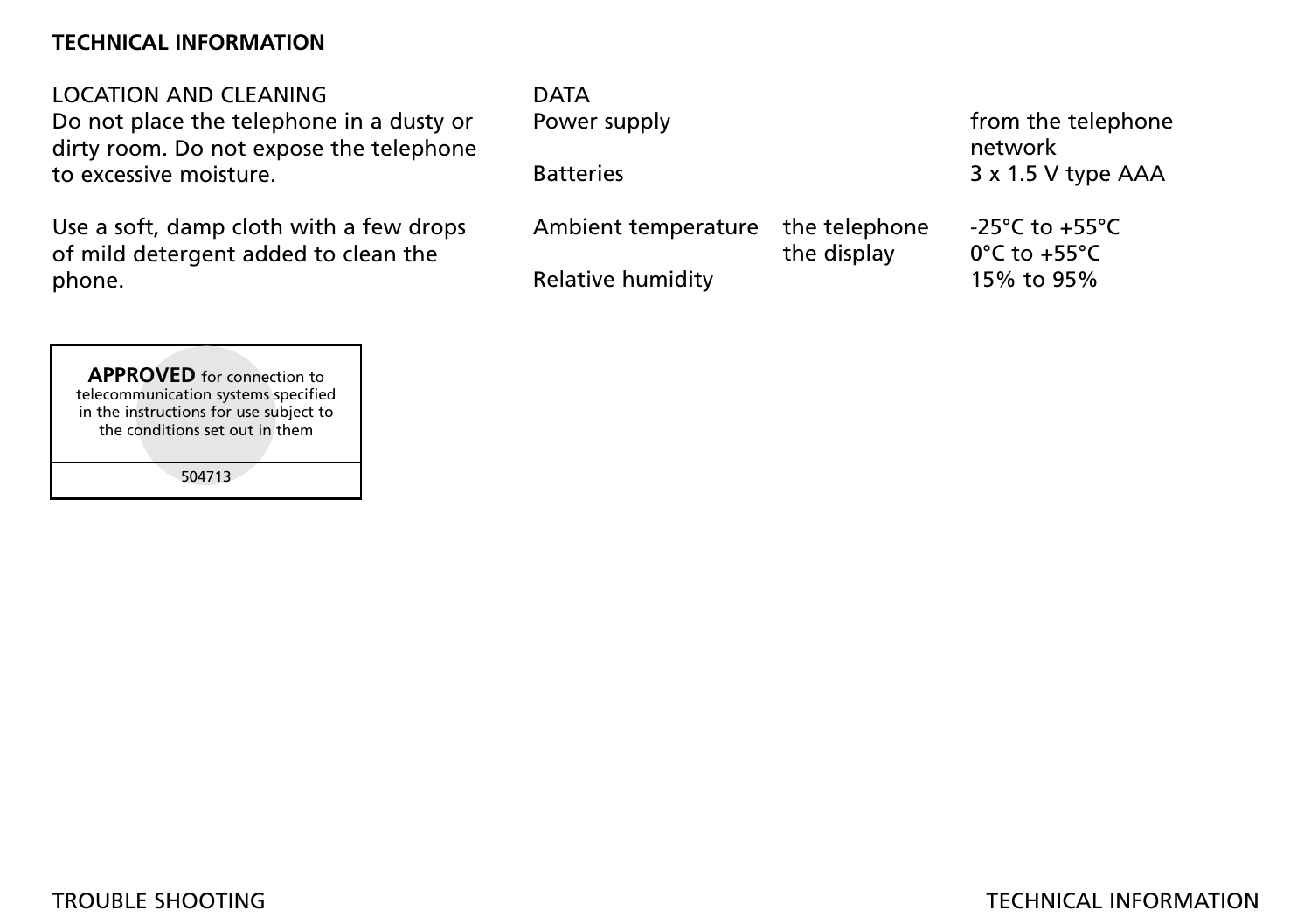*Dear Customer,*

*Your needs as the user of our products are always given careful consideration during the design and development process, and we strive to make our products easy and comfortable to operate.* 

*We hope that you will take time to drop us a line, telling us about your experiences with your Bang & Olufsen telephone. Anything which you consider important – positive or negative – may help us in our constant efforts to refine our telephones.*

*Should you have any questions concerning the operation, your dealer will be able to assist you.*

| Please write to: | Bang & Olufsen Telecom als<br><b>Customer service</b><br>Kjeldsmarkvej 1<br>DK-7600 Struer<br>Denmark |
|------------------|-------------------------------------------------------------------------------------------------------|
| or fax to:       | Bang & Olufsen Telecom als<br><b>Customer service</b><br>+45 96 84 44 01                              |

*or send an e-mail to: telecom@bang-olufsen.dk*

*www.bang-olufsen.com*